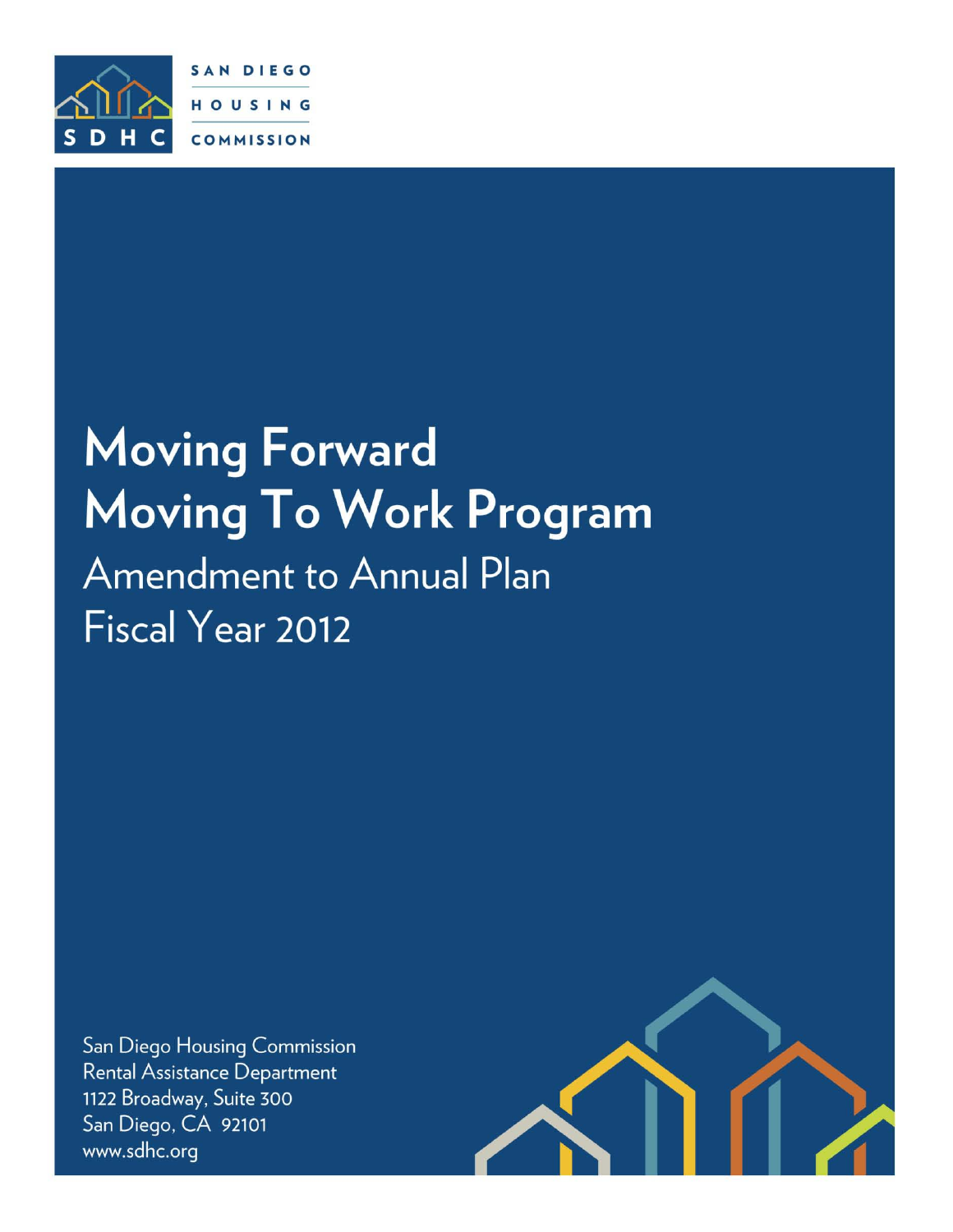# **TABLE OF CONTENTS**

|          | Section V: Proposed MTW Activities: HUD Approval Requested1                           |  |
|----------|---------------------------------------------------------------------------------------|--|
|          |                                                                                       |  |
|          |                                                                                       |  |
|          |                                                                                       |  |
|          | Section VI: Ongoing Activities: HUD Approval Previously Granted20                     |  |
| Appendix |                                                                                       |  |
|          | A. Board Resolution                                                                   |  |
|          | D. Duklis ka anima matias musluminismas af asmoninitar muslumatshant mantais attau in |  |

B. Public hearing notice and evidence of community and resident participation in developing MTW Plan Amendment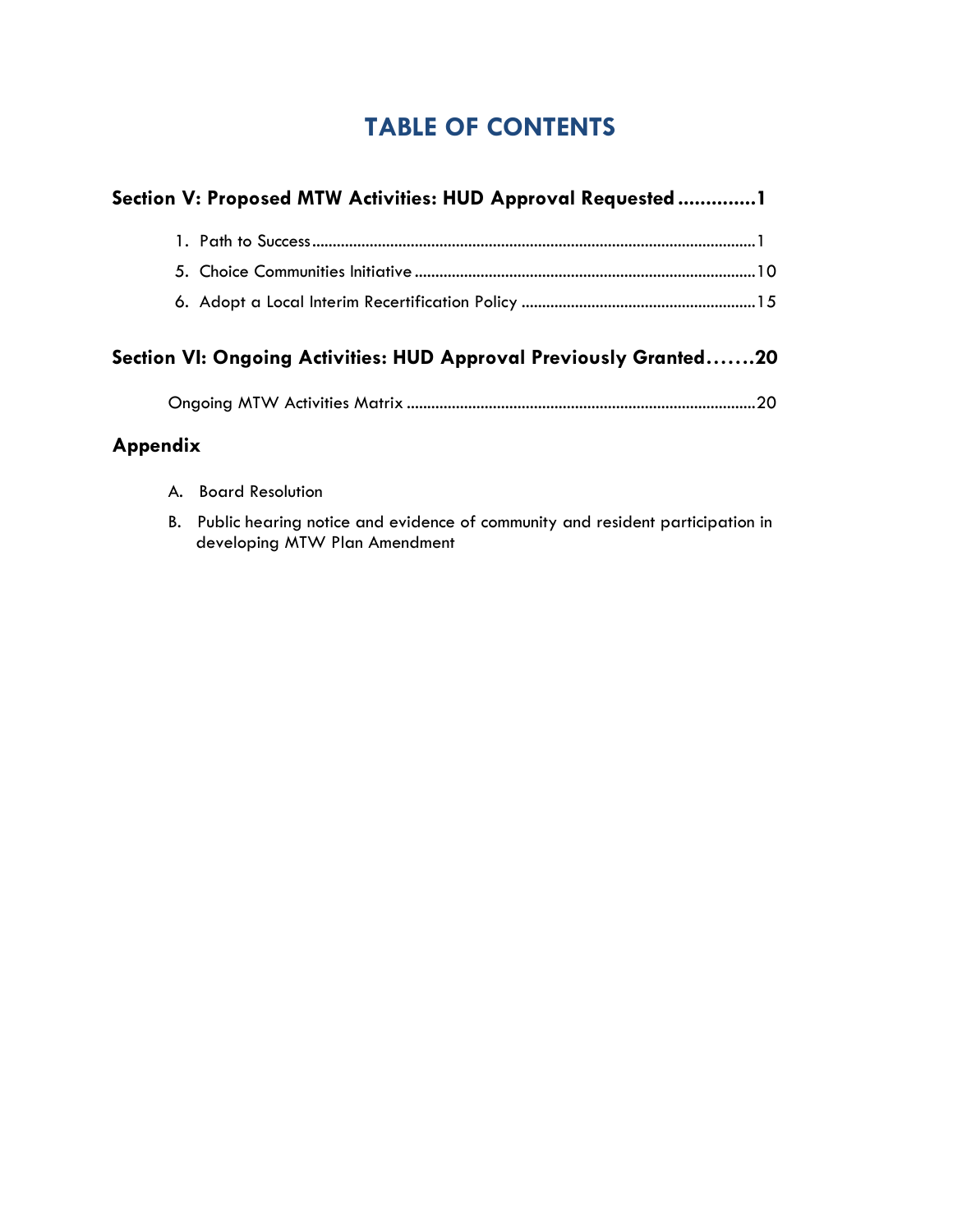

### **SECTION V: PROPOSED MTW ACTIVITIES: HUD APPROVAL REQUESTED**

| <b>Proposed MTW Activities</b>                   |                                                                               |                                              |                                           |  |  |  |  |  |  |  |  |
|--------------------------------------------------|-------------------------------------------------------------------------------|----------------------------------------------|-------------------------------------------|--|--|--|--|--|--|--|--|
|                                                  | <b>Statutory Objective</b>                                                    |                                              |                                           |  |  |  |  |  |  |  |  |
| <b>Proposed MTW Activity</b>                     | <b>Reduce Cost and Achieve</b><br><b>Greater Cost</b><br><b>Effectiveness</b> | <b>Encourage Self-</b><br><b>Sufficiency</b> | <b>Increase Housing</b><br><b>Choices</b> |  |  |  |  |  |  |  |  |
| Fiscal Year 2012 (July 1, 2011 to June 30, 2012) |                                                                               |                                              |                                           |  |  |  |  |  |  |  |  |
| 1. Path to Success                               | X                                                                             | X                                            |                                           |  |  |  |  |  |  |  |  |
| 2. Biennial Reexamination Schedule               | X                                                                             |                                              |                                           |  |  |  |  |  |  |  |  |
| 3. Modify Full-Time Student<br>Definition        | X                                                                             | X                                            |                                           |  |  |  |  |  |  |  |  |
| 4. Project-Based Subsidy Program                 | X                                                                             |                                              | x                                         |  |  |  |  |  |  |  |  |
| 5. Choice Communities Initiative                 |                                                                               |                                              | X                                         |  |  |  |  |  |  |  |  |
| 6. Local Interim Policy                          | X                                                                             | x                                            |                                           |  |  |  |  |  |  |  |  |

#### **1. PATH TO SUCCESS**

SDHC seeks authority to implement major rent reform in January 2013. The rent reform model is entitled Path to Success as this title captures the objective of the initiative. Path to Success has been crafted with significant consideration to our current program participants and considerable research and analysis of data pertaining to their current conditions. The initiative also fits the needs of the community served by SDHC and takes into account the high rental market inherent to residing in San Diego. SDHC is confident that Path to Success will result in a higher level of personal responsibility and greater accountability of program participants by encouraging selfsufficiency, while utilizing Federal expenditures in a more cost effective manner allowing for the acquisition/preservation of additional affordable housing units and assisting additional lowincome families over the long-term.

The rent reform model proposed by SDHC utilizes two components working in tandem as one dynamic system: tiered rents and progressive minimum rents. For the tiered rent table, adjusted annual income is separated into bands of income. If a family's adjusted income falls in between income bands, the lower edge of the band is used to calculate the rent portion. The income amount at the lower edge of the band is multiplied by 30%, and the result is the family's rent portion. The tiered rent table is shown on page four. This table shows the rent portions for one work-able member families who receive the sewer/water utility allowance and whose gross rent is at or below the payment standard.

Minimum rents are based on the number of Work-Able adults residing in the household. Additional features of Path to Success include aligning the application of the utility allowance with the application of the payment standard by using the smaller of the voucher or unit size and the elimination of the utility reimbursement. All other deductions and allowances will be eliminated with the exception of the child care and medical expense deductions. The child care deduction will continue to be administered under current regulations while the medical expense deduction will be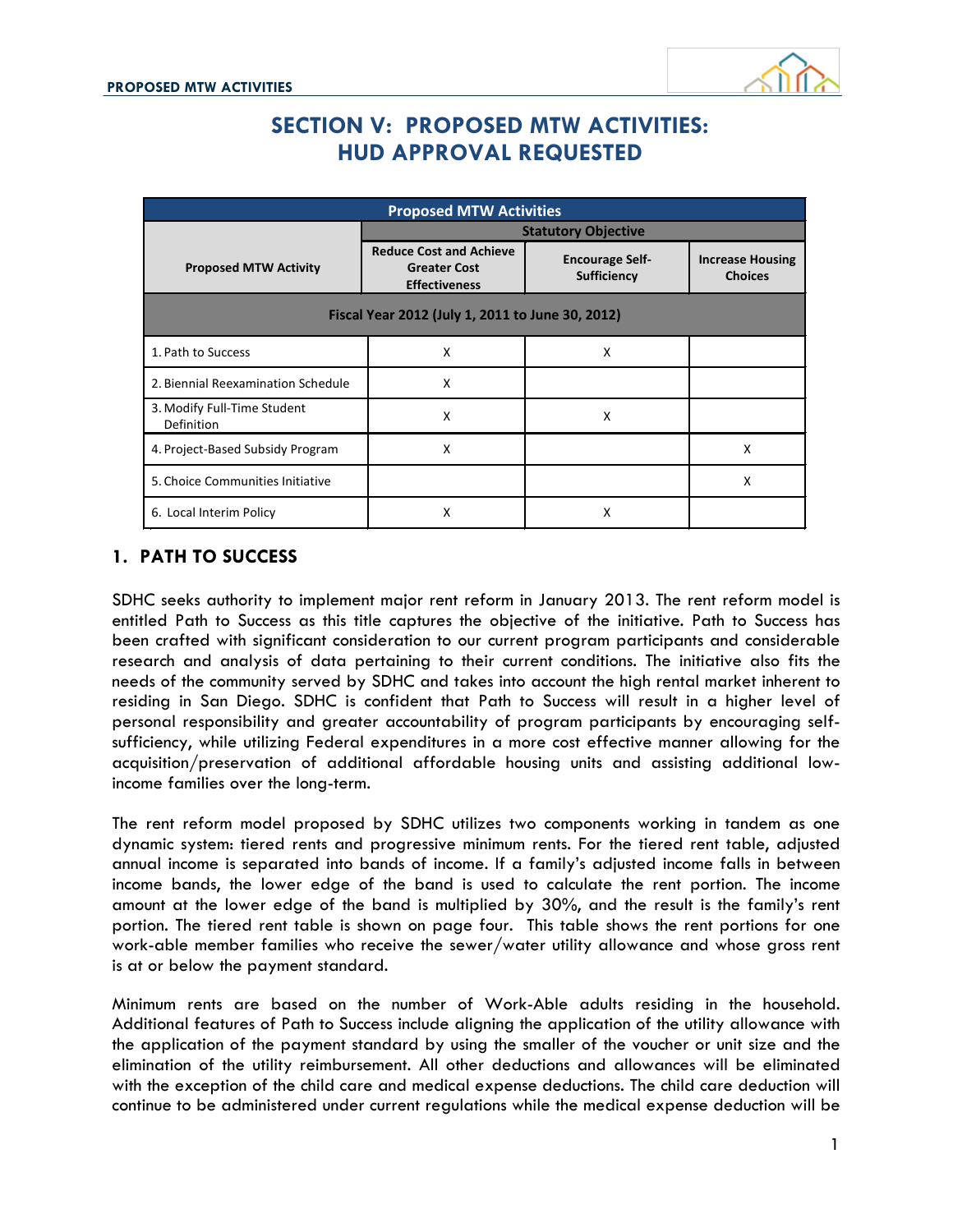

streamlined into standard bands. Disability assistance expenses will fold into the standardized medical expense bands as a further streamlining measure. Households receiving the Earned Income Disallowance (EID) at implementation will continue to receive the deduction until the EID term is satisfied. No new families will be enrolled in EID upon implementation of Path to Success. Minimum rents were set using factors including the current California minimum wage rate, a minimum number of weekly work hours a household could reasonably expect to work, as well as the rates of other benefits most often received by program participants. The increases in minimum rent over time coincide with the expectation households will begin to work and/or increase work hours or income as a result of utilizing the features of the Achievement Academy. Most aspects of the model motivate self-sufficiency given that participants determined to be "Work-Able" will be expected to pay an increasing portion of rent over time while receiving the necessary supportive services to expand household income.

As part of Path to Success, the current Elderly/Disabled Triennial population will be revised to dictate the characteristics of the Work-Able populations. It is proposed the Triennial population will include families where 100 percent of adults are elderly and/or disabled, with elderly being defined as 55 or older for this purpose only. In short, the Work-Able population is comprised of all households not meeting the Triennial population criteria. SDHC recognizes there may be subpopulations within the Work-Able population who may have difficulty adhering to the requirements of Path to Success and has made provisions for these households in the form of hardship policies.

All households identified as Triennial will continue on the three-year reexamination schedule already in place. The elimination of allowances and deductions applies to Triennial households in the same manner the changes will be applied to Work-Able households. The Total Tenant Payment (TTP) may be dropped to 28.5 percent with a minimum rent of \$0 to ensure Triennial families are minimally impacted by the changes proposed under Path to Success. Please note that the HUD VASH program participants will not be included in the Path to Success model at this point. SDHC plans to collaborate with the Veteran's Administration staff to create an initiative in a future MTW Plan that best serve the needs of this unique population.

SDHC recognizes significant efforts must be exercised in order to prepare the Work-Able households for the upcoming rent reform activities. Once SDHC receives approval to proceed with Path to Success, staff will begin the process of individually engaging participants to provide education about the immediate and future impact of Path to Success and connecting households with the necessary services to begin building the skills essential to obtaining employment and/or increasing income.

The Achievement Academy will play a pivotal role in readying households for the pending transition into Path to Success by providing ongoing resources through its ever-growing list of programs and partnerships. The Achievement Academy is a 9,600 square foot learning center dedicated solely for Rental Assistance participants that offers classroom-style workshops to assist participants with sharpening job skills, enhancing workforce marketability, increasing income levels, and beginning the journey towards obtaining self-sufficiency. SDHC currently has partnerships with the San Diego Workforce Partnership, the THRIVE initiative, and Juma Ventures who provide full-time staff and employment training and placement support at the Achievement Academy. Additionally, SDHC secured a contract with a full-time income support specialist that is dedicated to procuring employment opportunities for program participants. Recently conducted research predicts substantial job growth in San Diego to coincide with the implementation of Path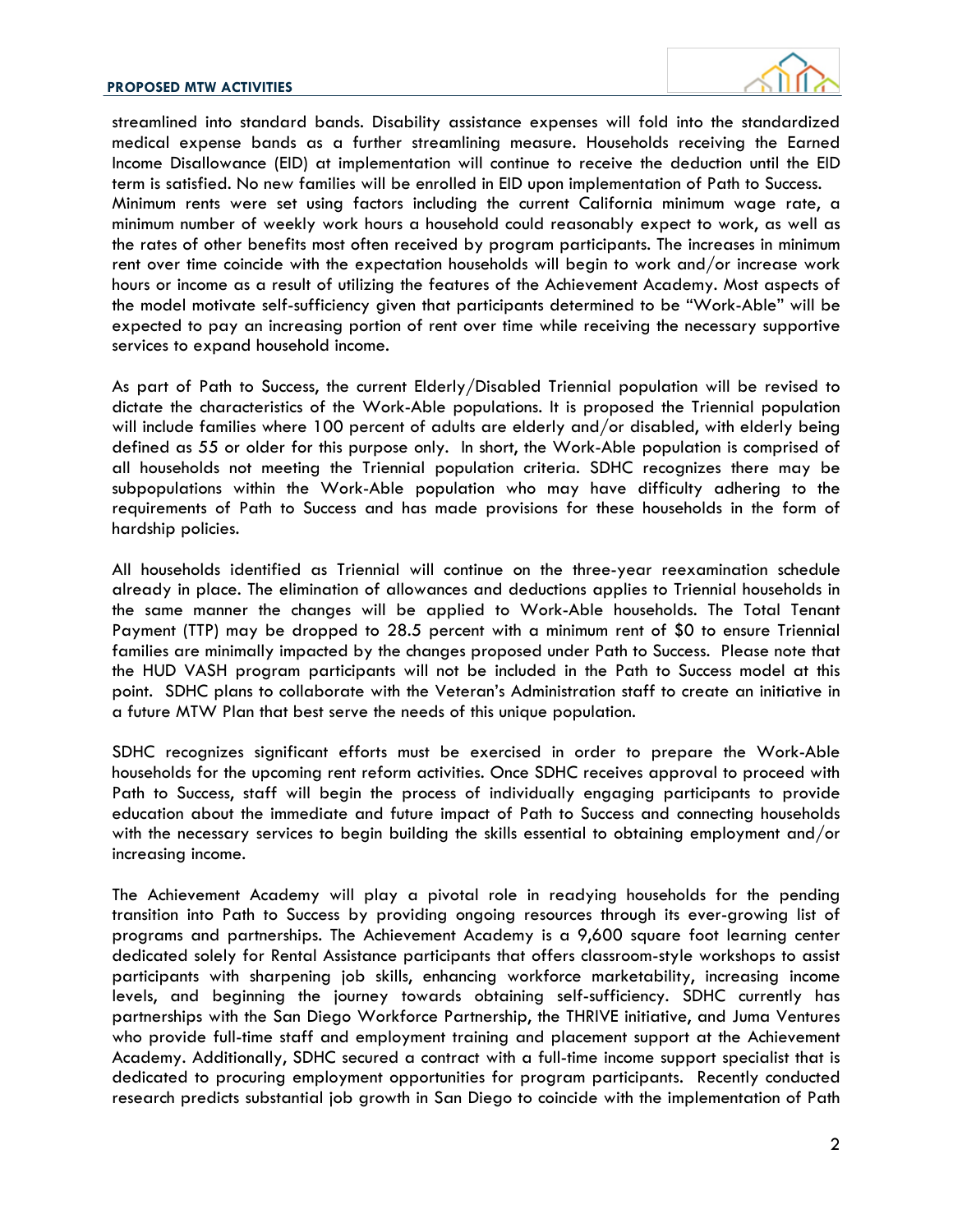

to Success, thus the contracted services of a job placement professional not only compliments the ambitions of Path to Success but generates confidence towards the ability of our participants to obtain viable, long-term employment.

The proposed Work-Able rent reform model will contain the following elements:

| <b>Key Concept Parameters</b>       | Years 1-2              | Years 3+               |
|-------------------------------------|------------------------|------------------------|
| Tiered rent calculation TTP%        | $30.0\%$               | $30.0\%$               |
| Minimum rent: 1 work-able member    | \$200                  | \$300                  |
| Minimum rent: 2 work-able members   | \$350                  | \$500                  |
| Comprehensive hardship policy       | Yes                    | Yes                    |
| <b>Remove utility reimbursement</b> | Yes                    | Yes                    |
| <b>Remove deductions</b>            | Yes                    | Yes                    |
| Medical deduction                   | <b>Bands of \$2500</b> | <b>Bands of \$2500</b> |
| Childcare deduction                 | No change              | No change              |
| <b>Recertification schedule</b>     | <b>Biennial</b>        | <b>Biennial</b>        |

The proposed Triennial model will contain the following elements:

| <b>Key Concept Parameters</b>       | Years $1+$             |
|-------------------------------------|------------------------|
| Standard rent calculation TTP%      | 28.5%                  |
| Minimum rent                        | \$0                    |
| Comprehensive hardship policy       | Yes                    |
| <b>Remove utility reimbursement</b> | Yes                    |
| <b>Remove deductions</b>            | Yes                    |
| Medical deduction                   | <b>Bands of \$2500</b> |
| <b>Childcare deduction</b>          | No change              |
| <b>Recertification schedule</b>     | <b>Triennial</b>       |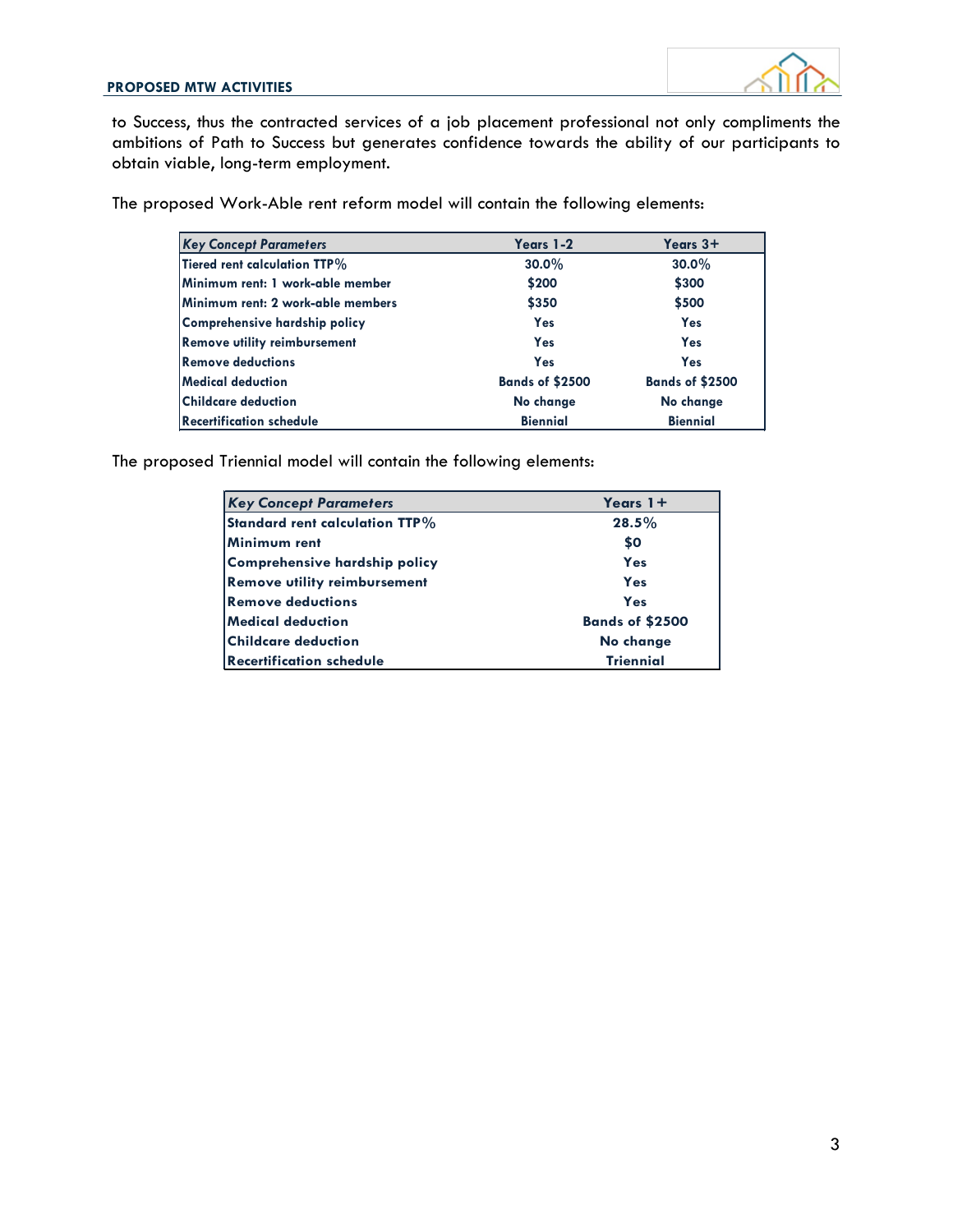

| Household Adjusted Income 0 Bedroom 1 Bedroom 2 Bedrooms 3 Bedrooms 4 Bedrooms 5 Bedrooms |         |         |         |         |       |       |
|-------------------------------------------------------------------------------------------|---------|---------|---------|---------|-------|-------|
| Less than \$1,000                                                                         | \$200   | \$200   | \$200   | \$200   | \$200 | \$200 |
| $$1,000 - $1,999$                                                                         | \$200   | \$200   | \$200   | \$200   | \$200 | \$200 |
| $$2,000 - $2,999$                                                                         | \$200   | \$200   | \$200   | \$200   | \$200 | \$200 |
| $$3,000 - $3,999$                                                                         | \$200   | \$200   | \$200   | \$200   | \$200 | \$200 |
| $$4,000 - $4,999$                                                                         | \$200   | \$200   | \$200   | \$200   | \$200 | \$200 |
| $$5,000 - $5,999$                                                                         | \$200   | \$200   | \$200   | \$200   | \$200 | \$200 |
| \$6,000 - \$6,999                                                                         | \$200   | \$200   | \$200   | \$200   | \$200 | \$200 |
| $$7,000 - $7,999$                                                                         | \$200   | \$200   | \$200   | \$200   | \$200 | \$200 |
| $$8,000 - $8,999$                                                                         | \$200   | \$200   | \$200   | \$200   | \$200 | \$200 |
| $$9,000 - $9,999$                                                                         | \$200   | \$200   | \$200   | \$200   | \$200 | \$200 |
| $$10,000 - $12,499$                                                                       | \$201   | \$201   | \$200   | \$200   | \$200 | \$200 |
| $$12,500 - $14,999$                                                                       | \$264   | \$264   | \$230   | \$200   | \$200 | \$200 |
| $$15,000 - $17,499$                                                                       | \$326   | \$326   | \$292   | \$262   | \$221 | \$200 |
| $$17,500 - $19,999$                                                                       | \$389   | \$389   | \$355   | \$325   | \$284 | \$262 |
| \$20,000 - \$24,999                                                                       | \$451   | \$451   | \$417   | \$387   | \$346 | \$324 |
| \$25,000 - \$29,999                                                                       | \$576   | \$576   | \$542   | \$512   | \$471 | \$449 |
| \$30,000 - \$34,999                                                                       | \$701   | \$701   | \$667   | \$637   | \$596 | \$574 |
| $$35,000 - $39,999$                                                                       | \$826   | \$826   | \$792   | \$762   | \$721 | \$699 |
| $$40,000 - $44,999$                                                                       | \$951   | \$951   | \$917   | \$887   | \$846 | \$824 |
| \$45,000 - \$49,999                                                                       | \$1,076 | \$1,076 | \$1,042 | \$1,012 | \$971 | \$949 |

Example of a Tiered Rent Table for the Work-Able Population:

**Relation to Statutory Objectives:** Reduce cost and achieve greater cost effectiveness in Federal expenditures. Provide incentives to families with children where the head of household is working, seeking work, or is preparing for work by participating in job training, educational programs, or programs that assist people to obtain employment and become economically self-sufficient.

**Anticipated Impact and Impact Analysis:** SDHC may increase the TTP in future years of Path to Success. Sixty-nine percent of Triennial families will see a rent portion decrease as the TTP drops to 28.5 percent. SDHC has further analyzed the household attributes for the families it projects will see a rent portion increase and used this information when constructing the Path to Success hardship policies, detailed later in this initiative.

SDHC anticipates long-term cost reductions related to the measures contained in the proposed Path to Success model. More specifically, adoption of a biennial reexamination schedule (a separate activity contained in this Plan) and hard minimum rents are expected to generate the majority of the savings. The long-term cost savings cannot be definitively predicted due to fluctuations in household income, changes in utility allowance and payment standard amounts, inflation, and HUD funding levels and all factors associated with agency funding. However, SDHC can predict a slight Housing Assistance Payments (HAP) decrease in the first phase of implementation with further HAP decreases projected for the remaining two phases of Path to Success. The cost savings are generated from higher minimum rents and have been designed to assist SDHC to maintain or increase the number of families served. The cost savings produced in the final phases of Path to Success will be measured by the additional number of families SDHC is able to serve by issuing additional vouchers beyond the agency's allocation, creating local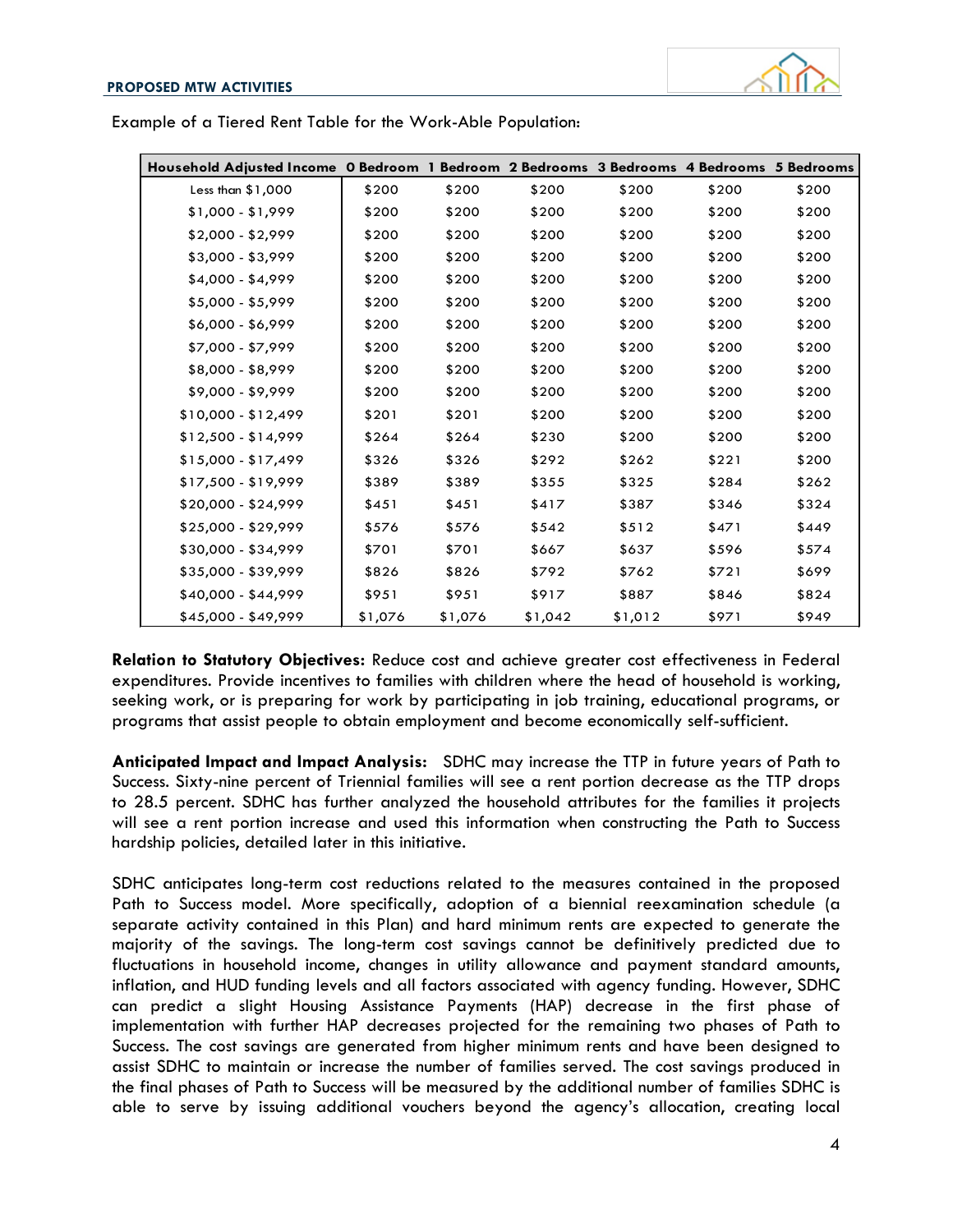

housing programs, or housing low-income families in affordable units acquired in whole or in part with the HAP savings.

Path to Success is proposed to be implemented for both the HCV program participants and PH tenants beginning January 2013. Due to recent funding uncertainty, SDHC will be closely monitoring HCV and PH funding levels in relation to Path to Success over the course of the next several years. There are many moving parts in this rent reform initiative, and SDHC will perform ongoing analysis based on actual funding, costs, and participant impact. Should analysis show that aspects of the proposal are no longer feasible due to changes in funding levels, changes may be made, particularly in the TTP percentage section and implementation timeline. Moreover, SDHC may phase in some components prior to January 2013, such as the utility allowance logic, in order to ease the transition and reduce agency costs.

| <b>WORK-ABLE POPULATION</b> | 7,216  |                   |                   |
|-----------------------------|--------|-------------------|-------------------|
|                             | Year 1 | Year <sub>2</sub> | Year <sub>3</sub> |
| % HHs Rent Decrease         | 44%    | 44%               | 36%               |
| % HHs Rent Increase         | 53%    | 53%               | 62%               |
| Average HH Shelter Burden   | 30%    | 30%               | 33%               |
| <b>TRIENNIAL POPULATION</b> | 6,679  |                   |                   |
|                             | Year 1 | Year <sub>2</sub> | Year <sub>3</sub> |
| % HHs Rent Decrease         | 79%    | 79%               | 79%               |
| % HHs Rent Increase         | 20%    | 20%               | 20%               |
| HH Shelter Burden* Change   | 28%    | 28%               | 28%               |

The summary impact analysis is illustrated in the chart below:

#### **Baselines, Benchmarks, and Metrics:**

*Baselines:*

- Annual number of Work-Able families is 7,216
- Annual number of Work-Able families with earned wages is 4,763 or 66% of total Work-Able households
- Annual number of families paying the progressive minimum rents is 0
- Average annual income of Work-Able families is \$18,971
- Annual number of families served by SDHC's MTW HCV program is 13,895
- Total number of affordable units owned by SDHC or SDHC's LLCs, purchased wholly or in part with MTW funds after implementation of Path to Success is 0
- Annual number of Path to Success hardship exceptions granted is 0
- Annual number of participants exiting the Path to Success program due to achieving selfsufficiency is 0
- Number of families participating in Path to Success terminated from the program due to lease violations involving the failure to pay rent is 0
- Average monthly HAP amount for Work-Able families is \$967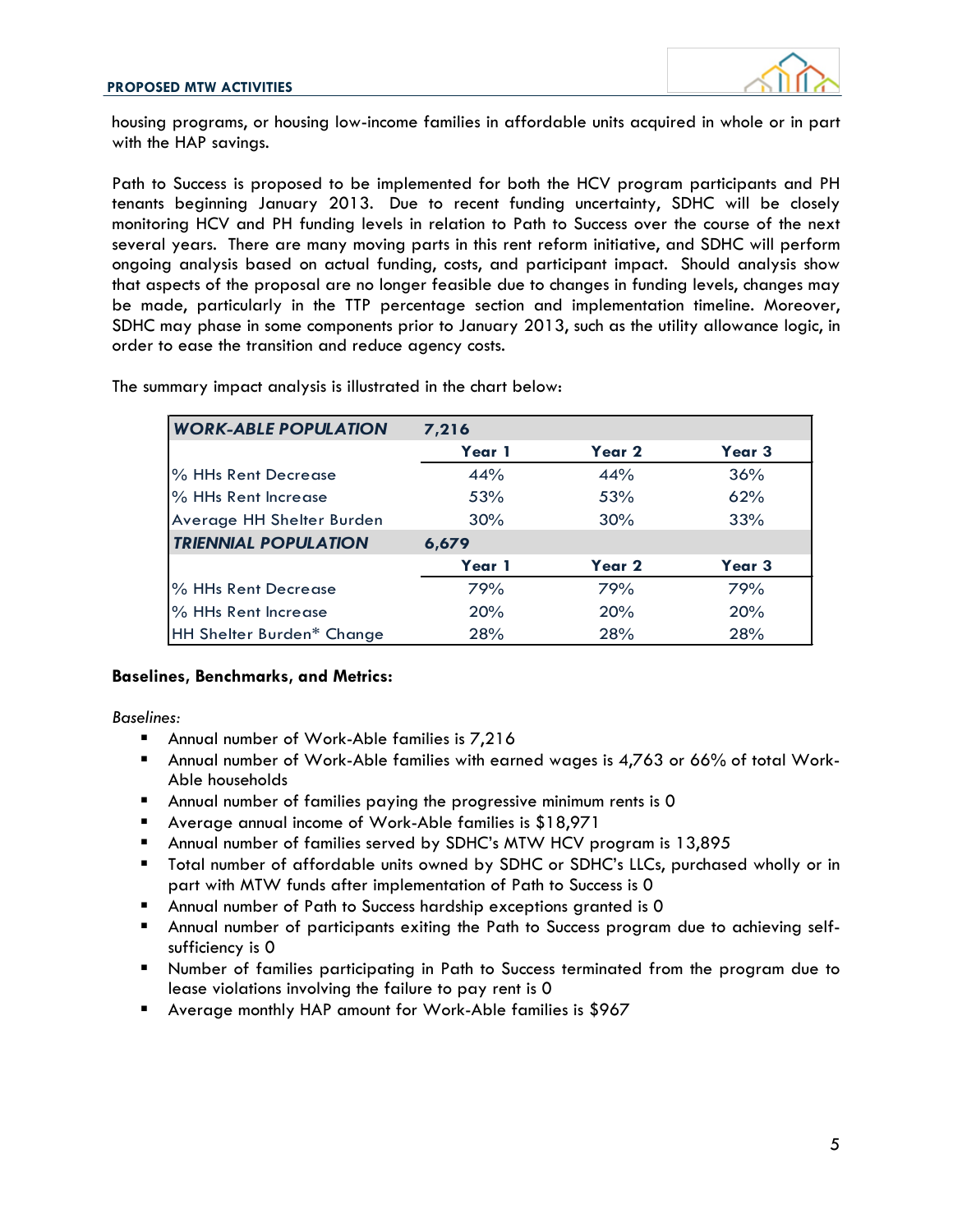#### **PROPOSED MTW ACTIVITIES**



*Benchmarks:*

- Average annual income of Work-Able families will increase to \$20,868 (by 10 percent) by June 30, 2017
- Annual number of Work-Able families with earned wages will increase to 70 percent by June 30, 2017
- Annual number of families paying the progressive minimum rents will be less than 10 percent by June 30, 2015
- Annual number of families served by SDHC's MTW HCV program will be 13,995 by June 30, 2017
- Total number of affordable units owned by SDHC or SDHC's LLCs, purchased wholly or in part with MTW funds after implementation of Path to Success will be 20 by June 30, 2017
- Annual number of participants exiting the Path to Success program due to achieving selfsufficiency will by 120 by June 30, 2017
- Annual number of Path to Success hardship exceptions granted will be less than 150 by June 30, 2015
- Number of families participating in Path to Success terminated from the program due to lease violations involving the failure to pay rent will be less than 50 by June 30, 2017
- Average monthly HAP amount for Work-Able families will be \$938 by June 30, 2017

#### *Metrics:*

- Annual number of Work-Able families
- Annual number of Work-Able families with earned wages
- Annual number of families paying the progressive minimum rents
- Average annual income of Work-Able families
- Annual number of participants exiting the Path to Success program due to achieving selfsufficiency
- Annual number of families served by SDHC's MTW HCV program
- Total number of affordable units owned by SDHC or SDHC's LLCs, purchased wholly or in part with MTW funds after implementation of Path to Success
- Annual number of Path to Success hardship exceptions granted
- Number of families participating in Path to Success terminated from the program due to lease violations involving the failure to pay rent
- Average monthly HAP amount for Work-Able families

**Data Collection Process and Proposed Metrics to Measure Achievement of Statutory Objectives:** An electronic database will be developed to store the rudimentary data. Reports describing the above metrics will be developed and analyzed on a quarterly or annual basis. The report will summarize the data on a quarter to date and year to date basis. Analyzing data on a frequent basis will assist SDHC in quantifying results and identifying opportunities for continuous improvement in the program. Below is a draft proposal of the report: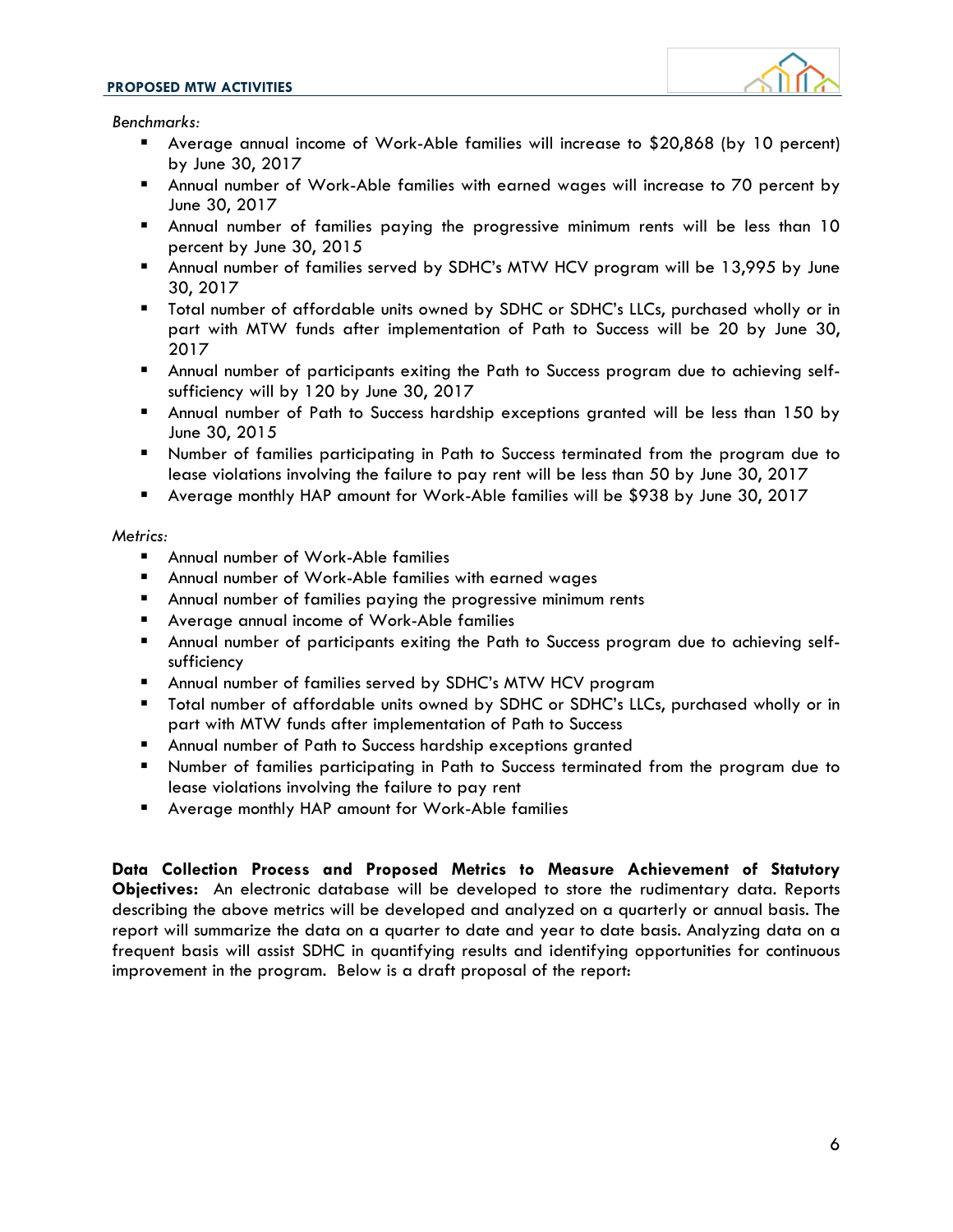

| <b>Path to Success</b>                                                                                                                                                    |                      |                    |                    |                    |                   |                                                        |                                                        |                                                         |  |  |  |  |
|---------------------------------------------------------------------------------------------------------------------------------------------------------------------------|----------------------|--------------------|--------------------|--------------------|-------------------|--------------------------------------------------------|--------------------------------------------------------|---------------------------------------------------------|--|--|--|--|
| <b>Metric</b>                                                                                                                                                             | <b>Baseline 2011</b> | <b>QTD</b><br>(# ) | <b>QTD</b><br>(% ) | <b>YTD</b><br>(# ) | <b>YTD</b><br>(%) | <b>Benchmark</b>                                       | Anticipated<br><b>Benchmark</b><br><b>Reached Date</b> | On Track to<br><b>Reach Goal</b><br>$(Y \text{ or } N)$ |  |  |  |  |
| Annual number of<br>Work-Able families                                                                                                                                    | 7,216                |                    |                    |                    |                   | N/A                                                    |                                                        |                                                         |  |  |  |  |
| Annual number of<br>Work-Able families<br>with earned wages                                                                                                               | 4,763                |                    |                    |                    |                   | Increase to<br>5,051 (70% of<br>Work-Able<br>families) | June 30, 2017                                          |                                                         |  |  |  |  |
| Annual number of<br>families paying the<br>progressive minimum<br>rents                                                                                                   | $\mathbf 0$          |                    |                    |                    |                   | < 10%                                                  | June 30, 2017                                          |                                                         |  |  |  |  |
| Average annual<br>income of Work-<br>Able families                                                                                                                        | \$18,971             |                    |                    |                    |                   | Increase to<br>\$20,868 (10%<br>increase)              | June 30, 2017                                          |                                                         |  |  |  |  |
| Annual number of<br>families exiting the<br>Path to Success<br>program due to<br>achieving self-<br>sufficiency                                                           | $\mathbf 0$          |                    |                    |                    |                   | 120                                                    | June 30, 2017                                          |                                                         |  |  |  |  |
| Annual number of<br>families served by<br>SDHC's MTW HCV<br>program                                                                                                       | 13,895               |                    |                    |                    |                   | 13,995                                                 | June 30, 2017                                          |                                                         |  |  |  |  |
| Total number of<br>affordable units<br>owned by SDHC or<br>SDHC's LLCs,<br>purchased wholly or<br>in part with MTW<br>funds after<br>implementation of<br>Path to Success | $\pmb{0}$            |                    |                    |                    |                   | 20                                                     | June 30, 2017                                          |                                                         |  |  |  |  |
| Annual number of<br><b>Path to Success</b><br>hardship exceptions<br>granted                                                                                              | $\mathsf{O}\xspace$  |                    |                    |                    |                   | $<$ 150 annually                                       | June 30, 2015                                          |                                                         |  |  |  |  |
| Average monthly<br>HAP amount for<br><b>Work-Able Families</b>                                                                                                            | \$967                |                    |                    |                    |                   | \$938                                                  | June 30, 2017                                          |                                                         |  |  |  |  |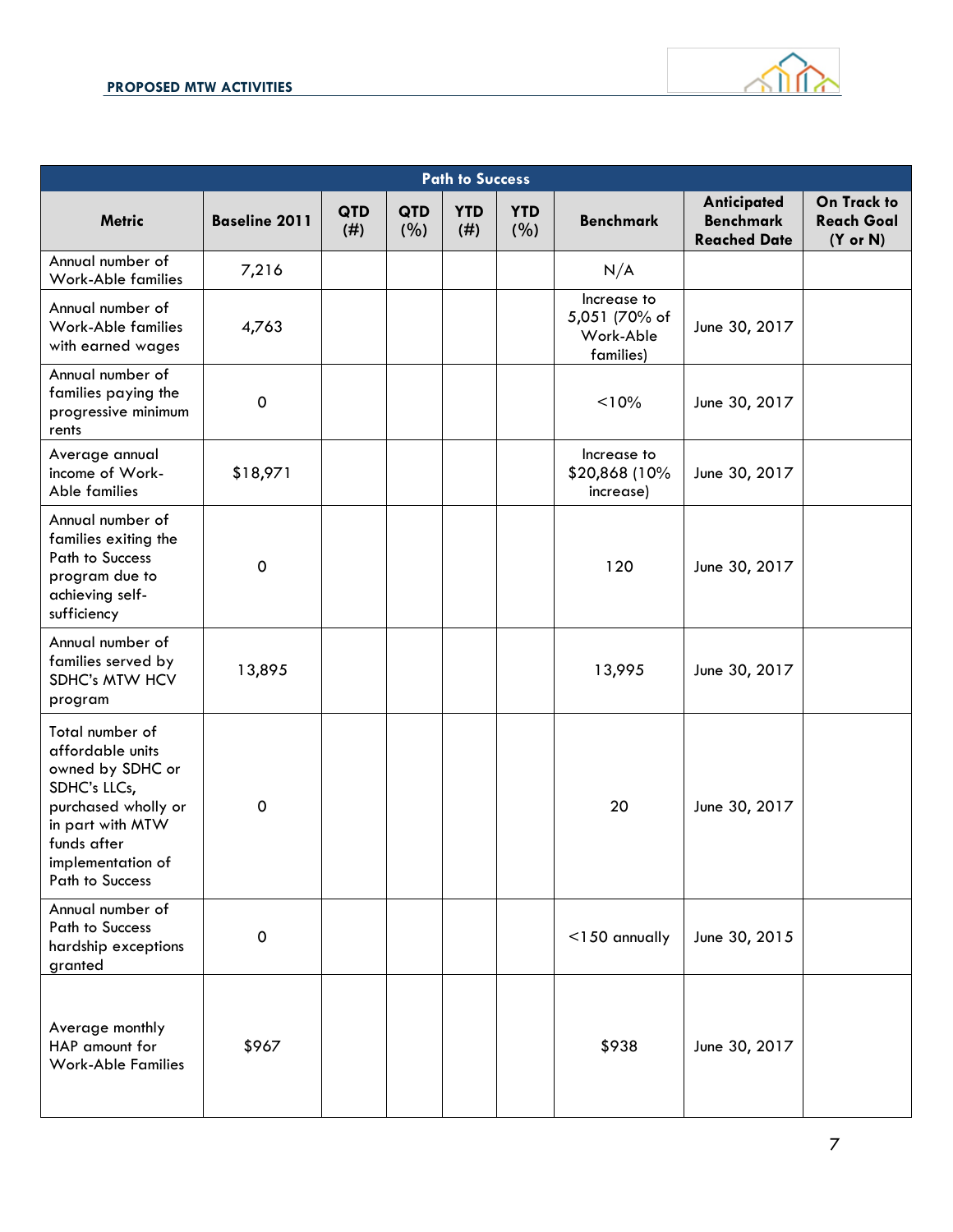#### **PROPOSED MTW ACTIVITIES**



| <b>Potential Undesirable Outcomes</b>                                                                                                                                                |                      |                   |                   |                    |                   |                  |                     |                     |  |  |  |  |  |
|--------------------------------------------------------------------------------------------------------------------------------------------------------------------------------------|----------------------|-------------------|-------------------|--------------------|-------------------|------------------|---------------------|---------------------|--|--|--|--|--|
| <b>Metric</b>                                                                                                                                                                        | <b>Baseline 2011</b> | <b>QTD</b><br>(#) | <b>QTD</b><br>(%) | <b>YTD</b><br>(# ) | <b>YTD</b><br>(%) | <b>Benchmark</b> | Acceptable<br>Level | <b>Action Items</b> |  |  |  |  |  |
| Number of<br>families<br>participating<br>in Path to<br><b>Success</b><br>terminated<br>from the<br>program due<br>to lease<br>violations<br>involving the<br>failure to pay<br>rent | 0                    |                   |                   |                    |                   | N/A              | $50$                |                     |  |  |  |  |  |

**Authorization(s) to Conduct the Activity:** MTW Agreement Attachment C, Section C (4) containing waivers of Section 3 (a) (1) and 3 (a) (2) of the U.S. Housing Act of 1937 and 24 CFR 966.4 and 960.257; Section C (11) containing waivers of Section 3 (a) (2), 3 (a) (3) (A),and 6 (l) of the U.S. Housing Act of 1937 and 24 CFR 5.603, 5.611, 5.628, 5.630, 5.632, 5.634, 960.255, and 966 Subpart A; Section D (1) (c) containing waivers of Section 8 (o) (5) of the U.S. Housing Act of 1937 and 24 CFR 982.516; Section D (2) (a) containing waivers of Sections 8 (o) (1), 8 (o) (2), 8 (o) (3), 8 (o) (10), and 8 (o) (13) (H-I) of the U.S. Housing Act of 1937 and 24 CFR 982.508, 982.503, and 982.518.

#### *Potential Undesirable Outcomes*

SDHC identified subpopulations that may fit the description of a Work-Able household, but due to other factors may have difficulty increasing income accordingly in order to pay the rent. Hardship policies are available for these households. SDHC does anticipate a small number of households not contained in the subpopulations will have lease violations due to failure to pay rent and may be terminated from the program. SDHC will make every attempt to provide the necessary resources and education about Path to Success prior to implementation to prevent terminations due to inability to pay rent.

#### *Hardship Policy*

SDHC constructed hardship policies for subpopulations identified as requiring consideration of their respective situations which may prohibit growing income to match the Path to Success requirement to pay a higher rent portion over time to encourage self-sufficiency. The hardship policies will be applied on a case-by-case basis. The appropriate language surrounding the hardship policy will be contained in the Administrative Plan, and procedures will be drafted to ensure consistent application of the hardship policies. As an additional safety net, SDHC is also considering extending the time period a family remains at zero HAP before the voucher is terminated.

As part of the undesirable outcomes, SDHC recognizes that instituting progressive minimum rents may impact some families to a greater degree than others. In response, the following hardship policies have been developed.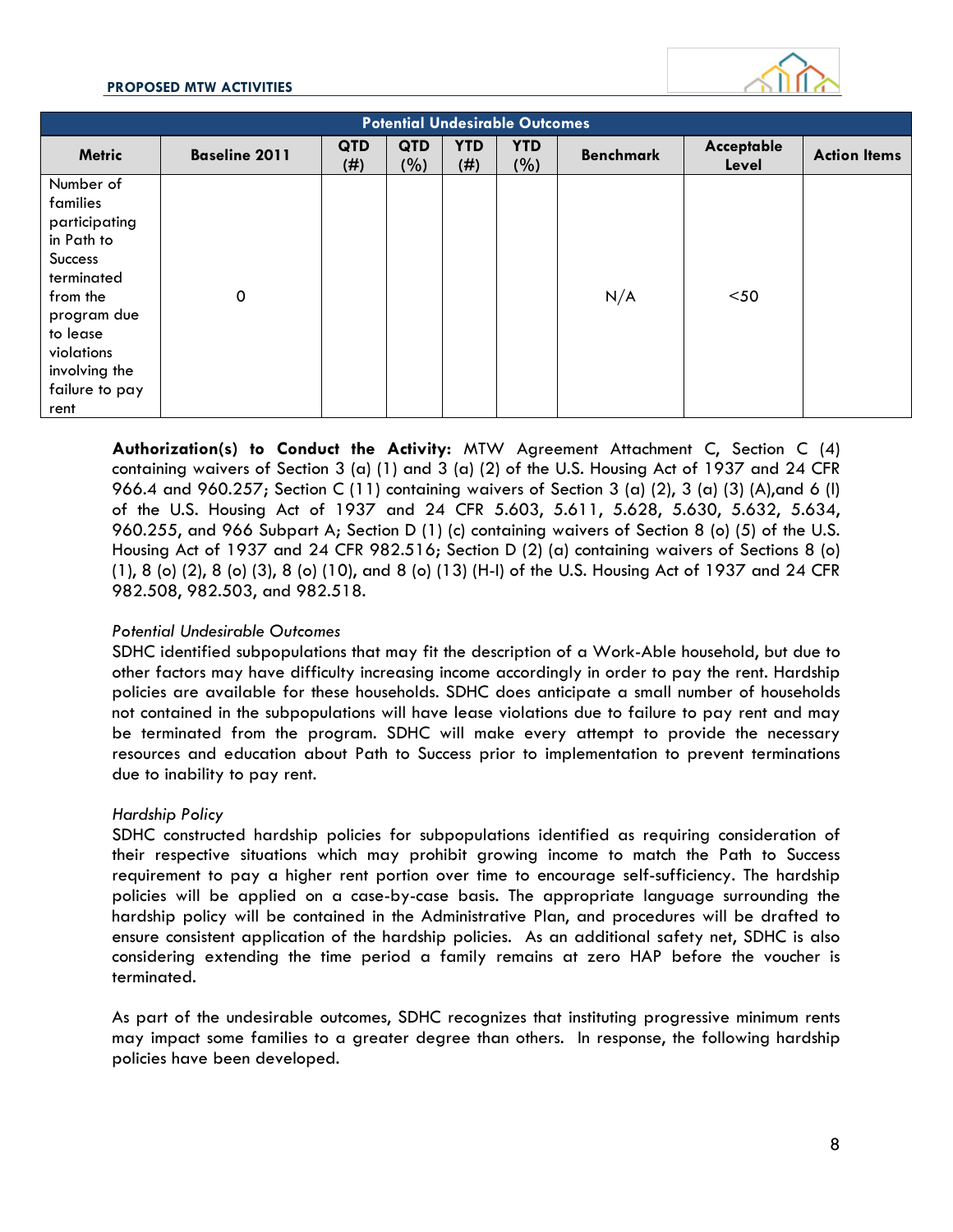

Shelter Burden Exemption: The family, whether Work-Able or Triennial, must request the hardship exemption in writing. Requirements for consideration are as follows:

- Family's shelter burden must be greater than the acceptable level as calculated by SDHC.
- The family must either be Triennial or consist of a single caregiver with one or more dependents.
- Gross income before exclusions will be considered.
- Family must sign a document consenting to participate in required self-sufficiency activities, which may include classes/workshops, applying for benefits, etcetera.

SDHC will appoint an internal Hardship Review Committee which will review and make determinations on all hardship requests. Hardship exemptions will be temporary. During the hardship exemption period, the family's monthly rent portion will be reduced to an acceptable rent burden percentage, such as 45 percent of monthly income for Work-Able families and 40 percent for Triennial families. All families who are approved for the hardship exemption will be transferred to a designated caseworker who will work with them and serve as the nexus between the families and the Achievement Academy services. The purpose of this caseworker will be to assist the families in regaining employment and/or receiving benefits for which they qualify.

| <b>Annual Income</b> | <b>Hardship Rent</b> |  |  |  |  |  |  |
|----------------------|----------------------|--|--|--|--|--|--|
| $$0 - $2499$         | \$0                  |  |  |  |  |  |  |
| $$2,500 - $4,999$    | \$55                 |  |  |  |  |  |  |
| $$5,000 - $7,499$    | \$150                |  |  |  |  |  |  |
| $$7,500 - $9,999$    | \$245                |  |  |  |  |  |  |

#### **Hardship Rent Table**

Hardship for zero income: Any family, regardless of group or make up, when income is reduced to zero will have a zero rent portion with no utility reimbursement if the loss is through no fault of their own. The exemption will have a duration of six months maximum (eligible to reapply after two years), after which time their rent portion will default to the applicable minimum rent. Work-Able zero income families will be required to sign a document consenting to participate in required self-sufficiency activities, which may include classes/workshops, applying for benefits, etcetera and will be transferred to a designated caseworker who will work with them and serve as the nexus between the families and the Achievement Academy services. The purpose of this caseworker will be to assist the families in regaining employment and/or receiving benefits for which they qualify. At this point the exemption ceases and the family will be responsible to pay their true rent portion or the minimum rent for the household, whichever is higher.

Hardship for medical expenses: In order to accommodate elderly/disabled families with extremely high medical expenses, a fourth medical band has been established. Families with medical expenses of \$10,000 or more will receive a medical deduction in the actual amount of qualified medical expenses.

As a final hardship policy, SDHC will consider special situations on a case-by-case basis for admission to the Triennial population. The Hardship Review Committee will make a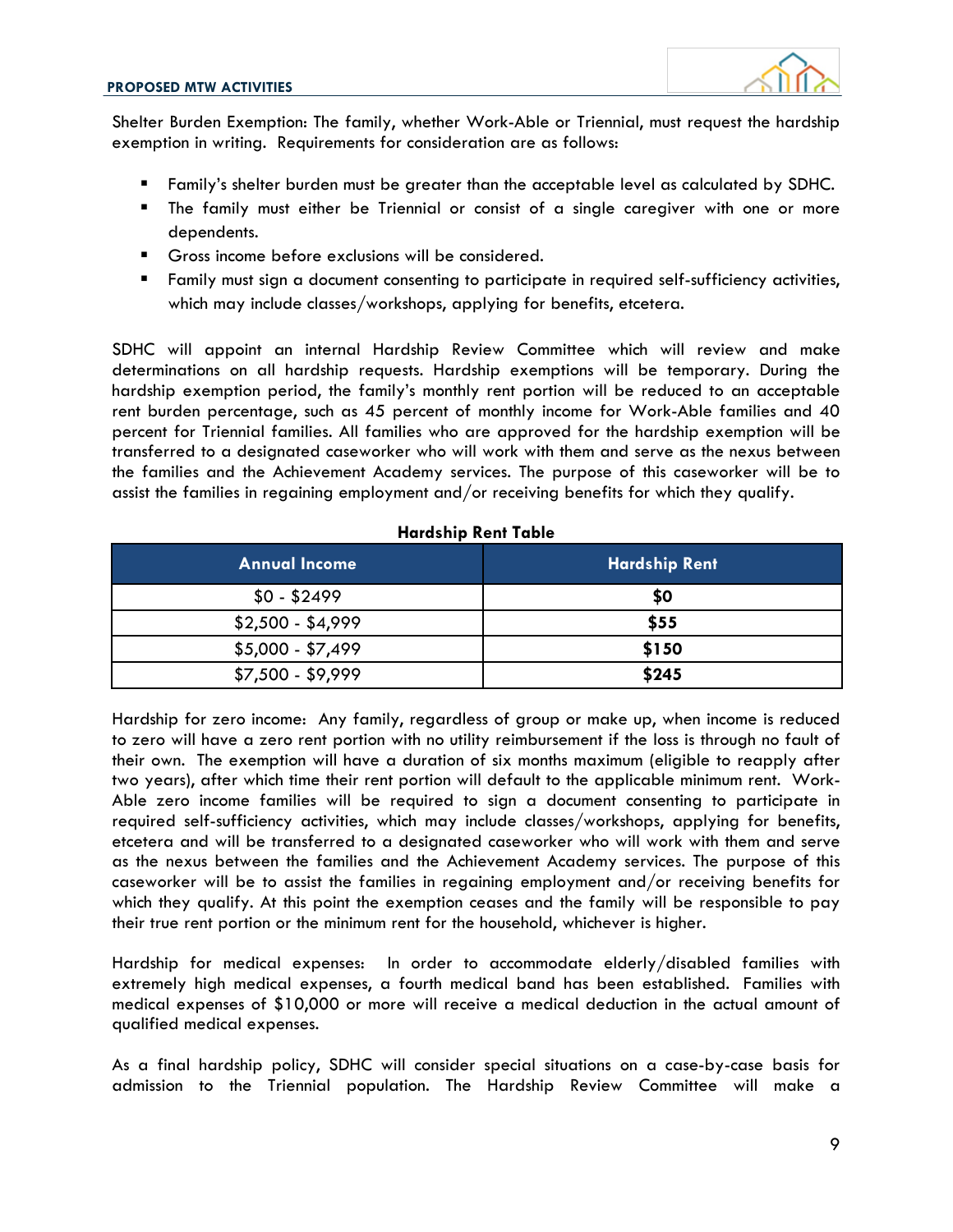

recommendation to the Vice President of Rental Assistance, or designee, who will have final approval in such extraordinary circumstances.

SDHC is in the process of continuing to vet Path to Success, including hardship policies, with various stakeholders and community groups. There are other variables that are difficult to predict, such as future economic conditions, administration costs, and funding levels. As implementation will not occur until January 2013, changes may be made to the structure or policies based on feedback and/or other mitigating factors. Though not anticipated, if significant changes are made to policy, additional impact analysis will be conducted and included in future MTW Annual Plans and Reports.

#### **5. CHOICE COMMUNITIES INITIATIVE**

This initiative contains several components that collaboratively will work to provide families with tools to assist them to move from high-poverty neighborhoods to low-poverty neighborhoods. The ultimate goal of this initiative is to enhance opportunities for employment and education and to increase housing choices for low-income San Diegans.

#### *Eliminate the 40% Affordability Cap on Family Share at the Time of Initial Unit Leasing in Low-Poverty Neighborhoods*

In support of the objective to encourage more Housing Choice Voucher (HCV) assisted families to move into low-poverty areas and deconcentrate poverty within the Housing Commission's jurisdiction, the 40% rental cap will be eliminated for participating families who move into lowpoverty neighborhoods and be raised to a 50% cap. In order to qualify for this benefit, the family must demonstrate that it has the ability to pay the higher rent burden and may be required to enroll and participate in a budgeting workshop at the Economic Development Academy.

Currently, 12.7% of the Housing Commission's voucher families pay greater than 40% of their adjusted income towards their housing costs. With each of these families, this occurred because their rent increased subsequent to moving into the unit. The success of these families demonstrates that paying more than 40% of adjusted monthly income can be a viable option for some HCV participants.

The elimination of the 40% affordability cap is a participant choice. It is anticipated that 60 participants per year will take advantage of this option. In order to qualify, the families must demonstrate they are able to pay a larger family share. Therefore, the impact on participants will be positive by increasing housing choices for these families. The implementation of this change will be an additional incentive, among others detailed in this initiative, to encourage lowincome families to move into areas of low-poverty.

#### *Create a Moving for Opportunity Program*

The Housing Commission will develop a Moving for Opportunity program that will provide resources, information and guidance to new participants and movers who express an interest in moving to low-poverty neighborhoods. Assistance will include helping the family locate potential property owners, appropriate schools, shopping, and places of worship. Participants will be directed to other agencies to help families transition successfully into new neighborhoods.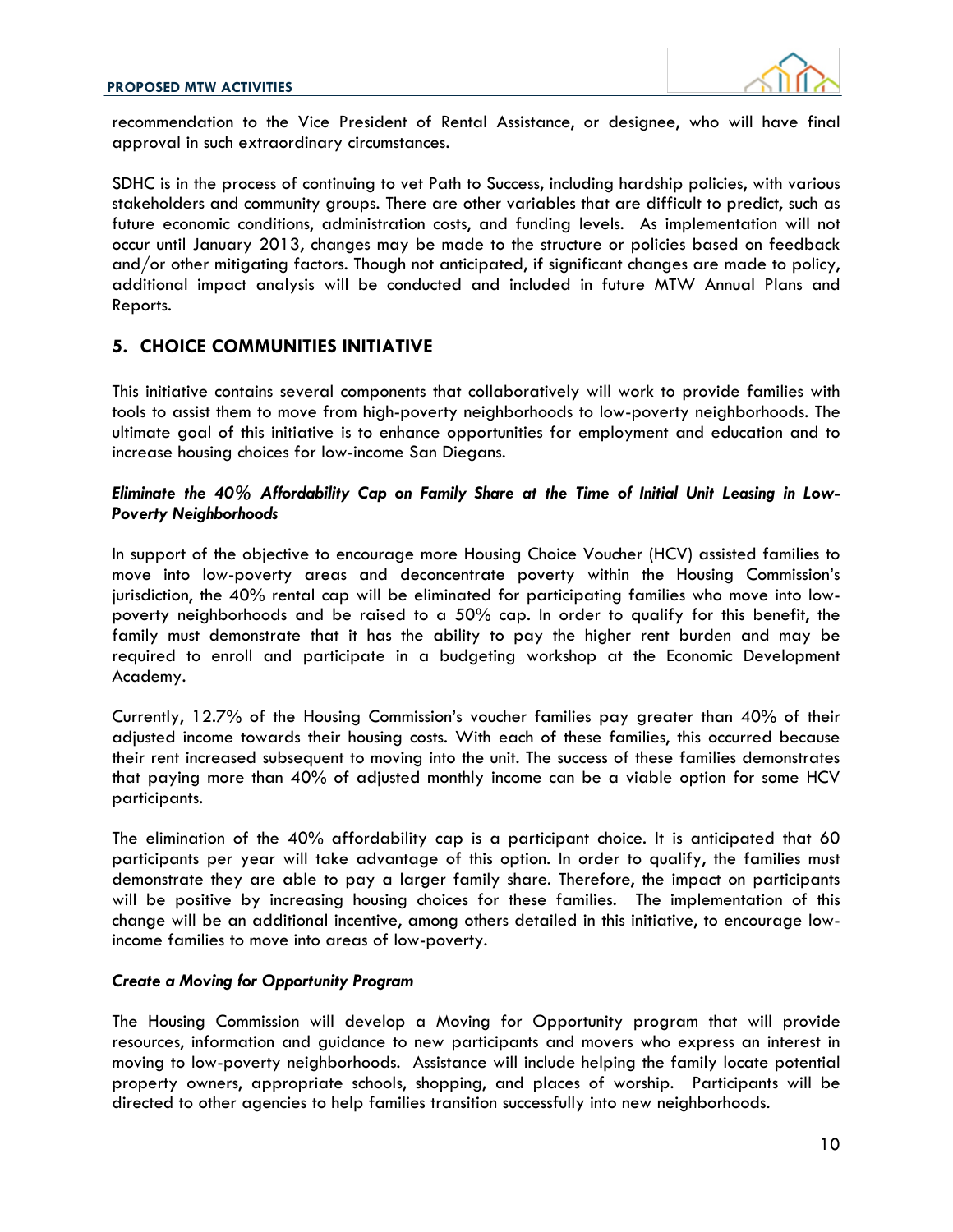

The Housing Commission intends to outreach and advertise to property owners in the community that are not currently participating in the program. The Housing Commission will also publicize the Moving for Opportunity program and develop resource packets for families interested in relocating to low-poverty areas.

#### *Create a Revolving Security Deposit Loan Fund for Families Moving From Areas of High-Poverty to Areas of Low-Poverty*

Prior to implementing this policy, the Housing Commission will determine the low-poverty areas in the Housing Commission's jurisdiction that have an underrepresentation of the agency's clients. For families moving into these designated areas, which generally have a higher average security deposit requirement for rental units, the Housing Commission will provide assistance with security deposits. The assistance will be in the form of a no-interest loan with low monthly repayments.

#### *Increase the Payment Standards in Low-Poverty Neighborhoods*

The Housing Commission's HCV participants are primarily concentrated in eight of the 35 zip code areas in the agency's jurisdiction. Each of these eight zip codes is considered a high-poverty area. See Appendix B for list of zip codes and the number of current subsidized participants. The HAP cost per unit in the low poverty areas is \$854 per month and for high-poverty areas, the HAP cost per unit is \$824 per month.

The Housing Commission will analyze the concentrations of low-income participants and conduct analysis to determine where payment standards can be adjusted to provide incentives for participants to move out of high-poverty areas and into low-poverty areas. After the analysis is complete, the Housing Commission will adjust payment standards by census tract or zip code providing higher levels of assistance in low-poverty areas and lower levels of assistance in medium and/or high poverty neighborhoods. The Housing Commission intends to use MTW flexibility when determining adjusted payment standards, as analyses may support decreases to less than 90% and/or increases to more than 120% of the FMR. The Housing Commission will monitor the lease up success rate to ensure it remains above 80%.

An impact analysis was completed and it demonstrated that raising the payment standard in lowpoverty areas would only reduce family share, which has a positive impact on participants by increasing housing choices. For those areas in which the payment standard moves below 90% of the FMRs, the Housing Commission will monitor the number and percentage of families who are paying more than 40% of their adjusted annual income towards rent and will make adjustments to the payment standard levels as necessary.

**Anticipated Impact:** The anticipated impact of the Choice Communities initiative will be creating opportunities for more participants to move into low-poverty areas, thereby increasing housing choices for low-income families.

MTW flexibility allows staff savings from other initiatives, enabling the Housing Commission to devote a staff person to the Moving for Opportunity Program and Security Deposit Loan Program who would otherwise be assigned to another function (such as annual recertifications or inspections). It also allows the Housing Commission to raise payment standards above 120% of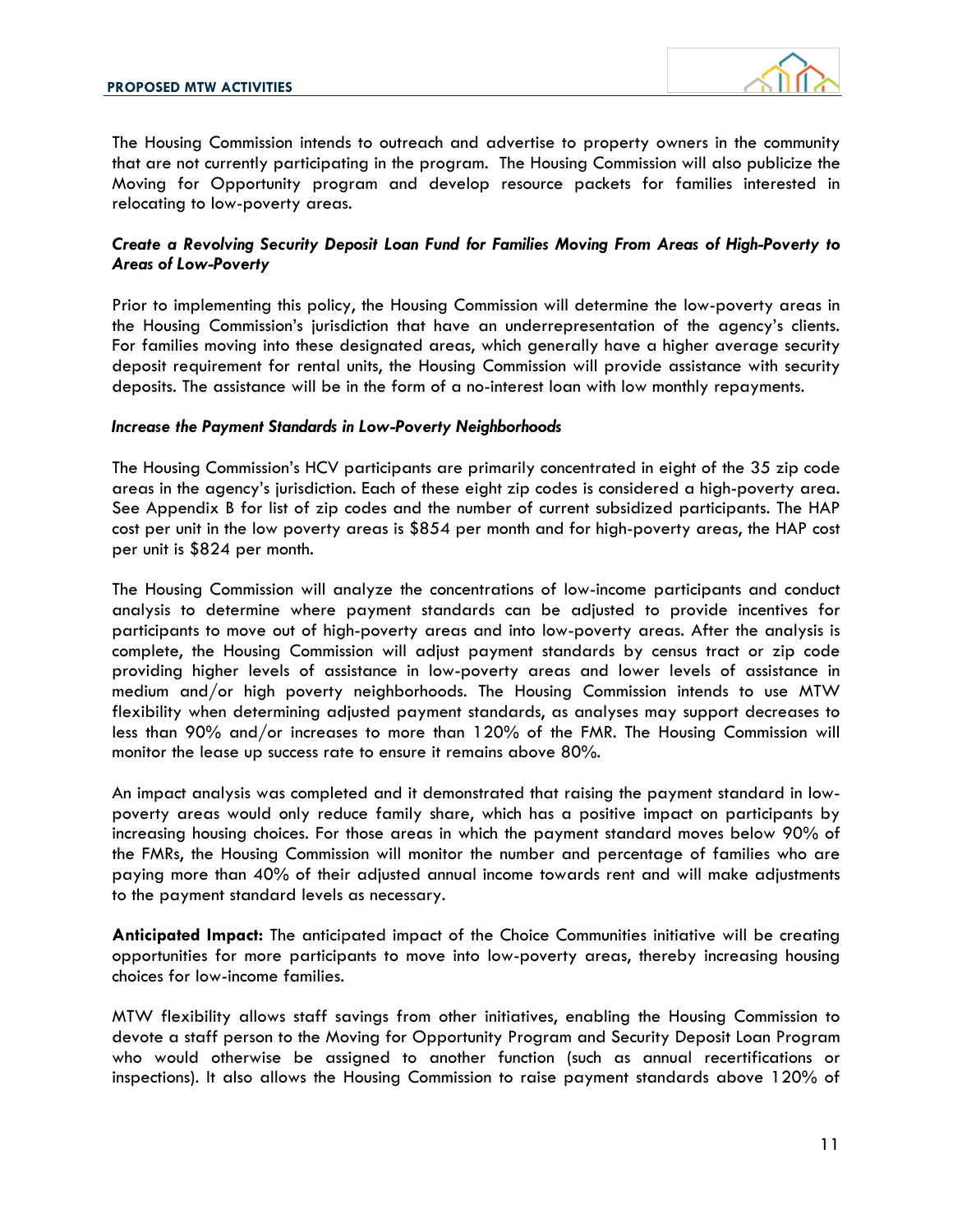

the fair market rents without seeking HUD approval and eliminates the 40% affordability cap for participants who move to designated low poverty areas.

**Relation to Statutory Objectives:** Increase housing choices for low-income families.

#### **Baselines, Benchmarks and Metrics:**

Baselines include:

- From January 1, 2007 through December 31, 2008, 1% (15) of the moving participants moved from high-poverty areas to low-poverty areas
- From January 1, 2007 through December 31, 2008, 7% (96) of the moving participants moved from high-poverty areas to medium-poverty areas
- Currently, zero (0) participants exceed the 40% affordability cap at move-in
- $\blacksquare$  The current leasing success rate is 94%



Benchmarks include:

- 10% of moving participants will move from a high-poverty area to a low-poverty area by June 30, 2012
- Percentage of participants moving to Choice Communities participating in the Security Deposit program will be greater than 90% by June 30, 2012
- Percentage of participants receiving Choice Communities payment standards will be 100% by June 30, 2012
- **Percentage of participants moving to a new unit receiving Moving for Opportunities counseling** will be 25% by June 30, 2012
- Percentage of Choice Communities tenants exceeding the 40% affordability cap at move-in will be 25% by June 30, 2012
- Number of security deposit loans issued will be 50 by June 30, 2012
- Total dollars loaned under the Security Deposit program will be \$50,000 by June 30, 2012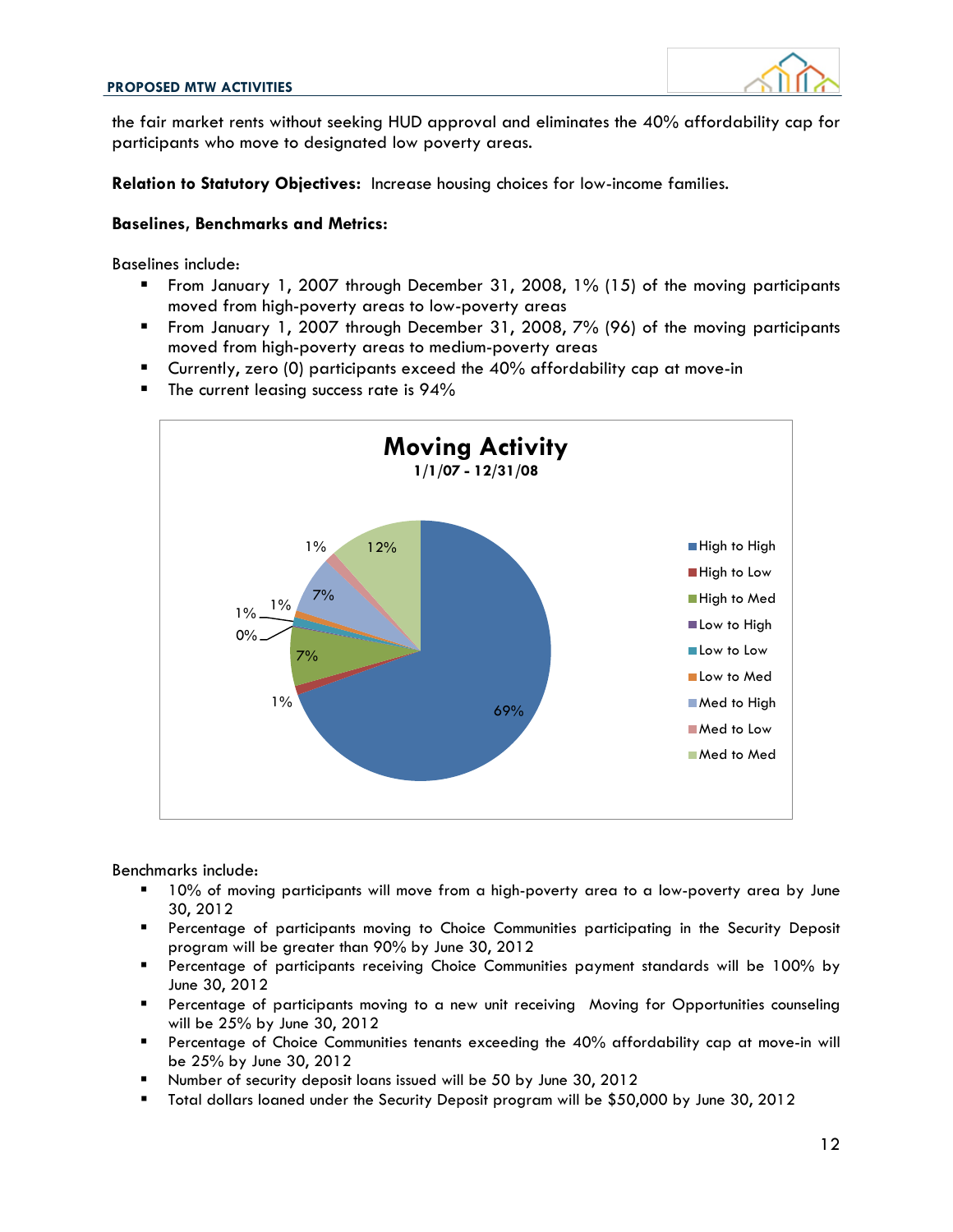

- Average dollars loaned will be at least \$700 per participant by June 30, 2012
- 80% of moving participants will stay in the new unit at least one year by June 30, 2012
- $\blacksquare$  The leasing success rate will remain above 80%

Metrics include:

- Total number and percentage of participants moving from high/medium to low areas of poverty
- Number and percentage of participants moving to Choice Communities participating in Security Deposit program
- Number and percentage of participants moving to Choice Communities receiving increased payment standards
- Number and percentage of participants moving to a new unit received Moving for Opportunities counseling
- **Number and percentage of Choice Communities tenants exceeding the 40% affordability cap at 40%** move-in
- Total number of security deposit loans, total dollars loaned, and average dollars loaned
- Percent of participants moving into Choice Communities who remain in unit at least 1 year
- **The annual average leasing success rate**

**Data Collection Process and Proposed Metrics to Measure Achievement of Statutory Objectives:** An electronic database will be developed to store the data. Reports describing the above metrics will be developed and analyzed on a monthly or basis. The report will summarize the data on a month to date and year to date basis. Analyzing data on a frequent basis will assist the Housing Commission in quantifying results and identifying opportunities for continuous improvement in the program. Below is a draft proposal of the report: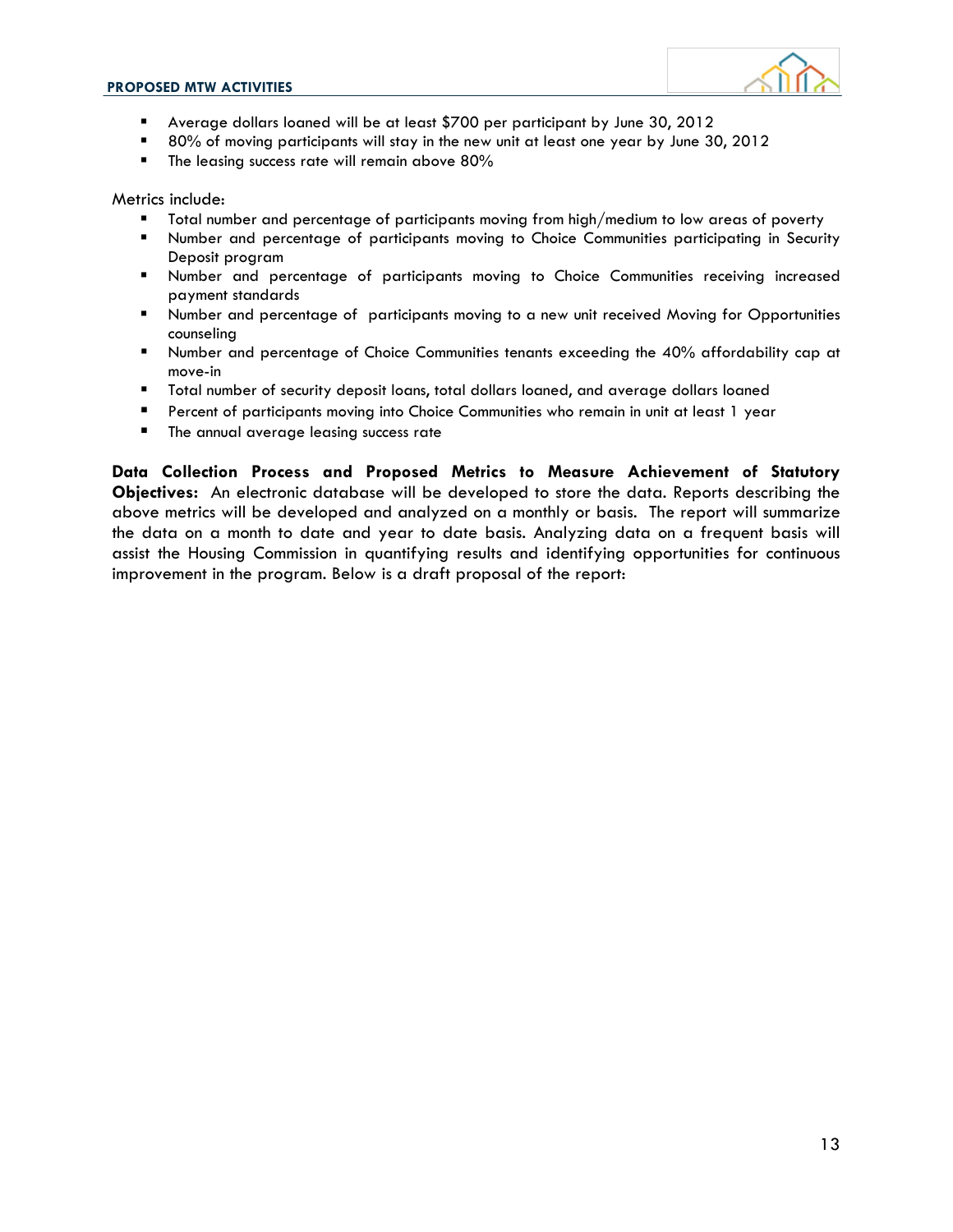#### **PROPOSED MTW ACTIVITIES**



| <b>Choice Communities</b>                                                                                                         |                     |                           |                    |            |                   |                   |                                                   |                                                        |                                                         |  |  |
|-----------------------------------------------------------------------------------------------------------------------------------|---------------------|---------------------------|--------------------|------------|-------------------|-------------------|---------------------------------------------------|--------------------------------------------------------|---------------------------------------------------------|--|--|
| <b>Metric</b>                                                                                                                     | Baseline #<br>2008  | <b>Baseline %</b><br>2008 | <b>QTD</b><br>(# ) | QTD<br>(%) | <b>YTD</b><br>(#) | <b>YTD</b><br>(%) | <b>Benchmark</b>                                  | Anticipated<br><b>Benchmark</b><br><b>Reached Date</b> | On Track to<br><b>Reach Goal</b><br>$(Y \text{ or } N)$ |  |  |
| Total number and<br>percentage of<br>participants<br>moving from<br>high/medium to<br>low areas of<br>poverty                     | 33                  | 3%                        |                    |            |                   |                   | 10%                                               | June 30, 2012                                          |                                                         |  |  |
| Number and<br>percentage of<br>participants<br>moving to Choice<br>Communities<br>participating in<br>Security Deposit<br>program | $\mathbf 0$         | 0%                        |                    |            |                   |                   | $>90\%$                                           | June 30, 2012                                          |                                                         |  |  |
| Number and<br>percentage of<br>participants<br>moving to Choice<br>Communities<br>receiving<br>increased<br>payment<br>standards  | $\mathbf 0$         | 0%                        |                    |            |                   |                   | 100%                                              | June 30, 2012                                          |                                                         |  |  |
| Number and<br>percentage of<br>participants<br>moving to a new<br>unit received<br>Moving for<br>Opportunities<br>counseling      | $\mathbf 0$         | 0%                        |                    |            |                   |                   | 25%                                               | June 30, 2012                                          |                                                         |  |  |
| Number and<br>percentage of<br>Choice<br>Communities<br>tenants<br>exceeding the<br>40%<br>affordability cap<br>at move-in        | 0                   | 0%                        |                    |            |                   |                   | 25%                                               | June 30, 2012                                          |                                                         |  |  |
| Total number of<br>security deposit<br>loans, total<br>dollars loaned,<br>and average<br>dollars loaned                           | \$0                 |                           |                    |            |                   |                   | At least<br>\$700<br>average<br>dollars<br>loaned | June 30, 2012                                          |                                                         |  |  |
| Percent of<br>participants<br>moving into<br>Choice<br>Communities who<br>remain in unit at<br>least 1 year                       | $\mathsf{O}\xspace$ |                           |                    |            |                   |                   | 80%                                               | June 30, 2012                                          |                                                         |  |  |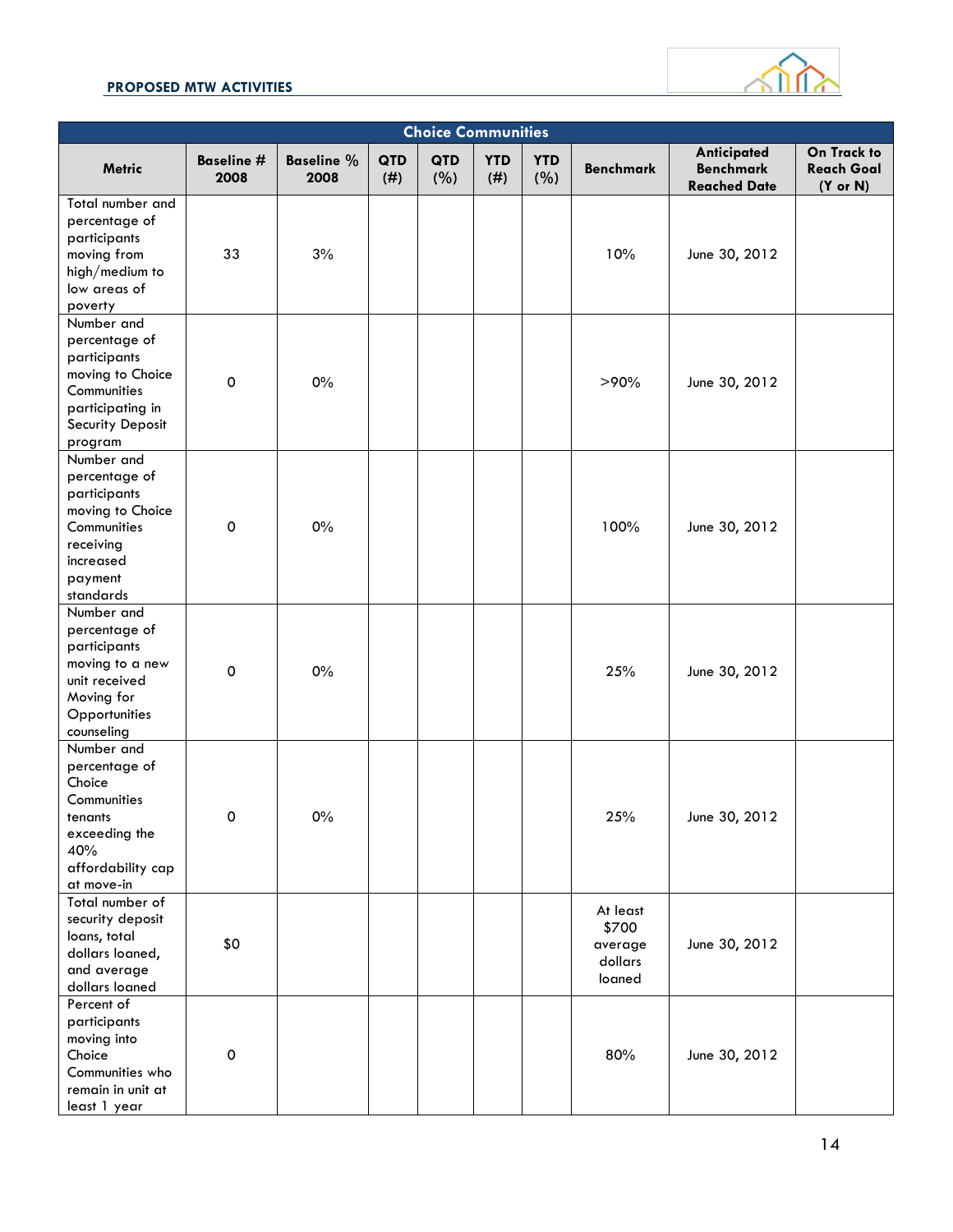

| <b>Metric</b>                  | <b>Baseline</b> #<br>2011 | <b>Baseline</b> %<br>2011 | <b>QTD</b><br>(#) | <b>QTD</b><br>(%) | <b>YTD</b><br>(#) | <b>YTD</b><br>(%) | <b>Benchmark</b> | Anticipated<br><b>Benchmark</b><br><b>Reached Date</b> | On Track to<br>Reach Goal<br>$(Y \text{ or } N)$ |
|--------------------------------|---------------------------|---------------------------|-------------------|-------------------|-------------------|-------------------|------------------|--------------------------------------------------------|--------------------------------------------------|
| Annual leasing<br>success rate |                           | 94%                       |                   |                   |                   |                   | $>80\%$          | June 30, 2012                                          |                                                  |

**Description of Authorization or Regulation Waived:** MTW Agreement Attachment C, Section D(2)(a) containing waivers of Sections 8(o)(1), 8(o)(2), 8(o)(3), 8(o)(10) and 8(o)(13)(H)-(I) of the 1937 Act and 24 CFR 982.508, 982.503 and 982.518.

#### **6. ADOPT A LOCAL INTERIM RECERTIFICATION POLICY**

The Housing Commission will design a new local interim reporting policy, limiting the number of interims that are performed for HCV participants and public housing tenants.

**Anticipated Impact:** The anticipated impact to the Housing Commission will be creating HAP savings due to fewer "decrease in income" interims being processed, thereby allowing greater cost effectiveness in Federal Expenditures. It is anticipated that this initiative will impact program participants by promoting self-sufficiency which is measured by the number of "decrease in income" interims processed. This impact relates to the statutory objective of providing incentives to families with children whose head of household are either working, seeking work, or participating in job training, educational or other programs leading toward economic self-sufficiency.

#### **Rent Portion Increases**

The Housing Commission will not perform interim increases in the rent portion between regularly scheduled recertifications, except for:

- **Family Self-Sufficiency clients who wish to have their escrow payments increased;**
- Families who have previously had an interim reduction in rent since their last recertification; and
- **"** "Zero income" families reporting new income.

This "no increase" policy will encourage participants to maintain or increase earnings and save the amount that would have been charged due to an increase in rent.

#### **Rent Portion Reductions**

Interim reductions in the rent portion will be made, but limited to reduce administrative costs to the Housing Commission and to provide incentives to employed families to remain employed. For households who are not elderly or disabled, interim adjustments will be limited as follows and require MTW flexibility:

- Households may only request an interim reduction once between regularly scheduled recertification periods. However, see the Hardship Policy below for exceptions to this limitation;
- Interim requests for decreases in income will only be processed if the household's loss/decrease of income was through no fault of their own;
- The rent reduction will only be implemented if the household rent will decrease by more than 20%;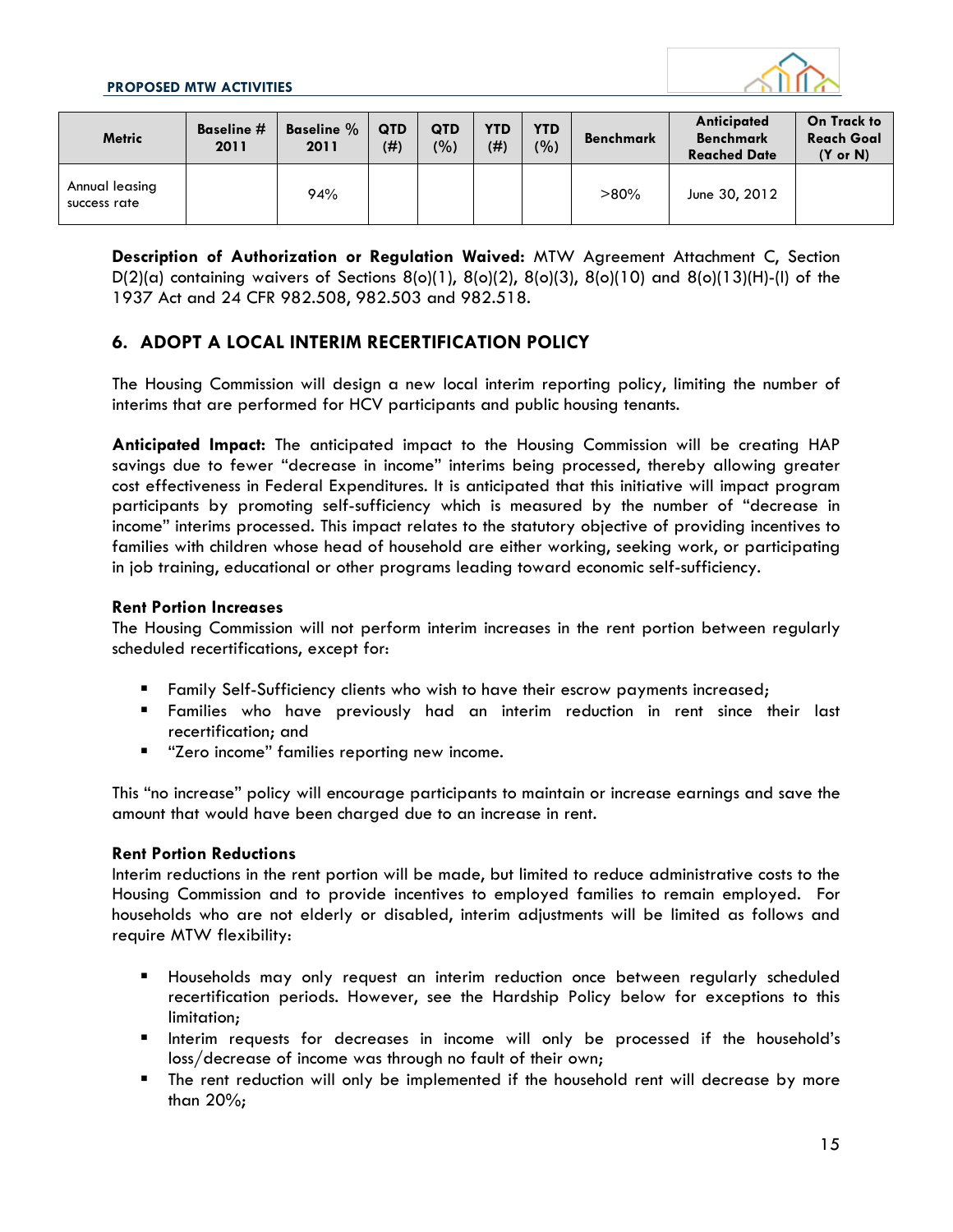

- No reduction based upon loss of job will be processed until the Housing Commission receives documentation of eligibility or ineligibility for unemployment benefits;
- **•** Decreases in public assistance income that are the result of a finding of fraud or a failure to comply with work/school requirements will not be processed.

The following policies do not require MTW flexibility:

- In calculating the reduction, all household income, including previously unreported income, will be counted;
- The household's loss of income must be expected to last longer than 90 days;
- All interim rent reductions will be temporary. After receiving a rent decrease, a family becomes obligated to report any new income within ten business days. A follow-up interim will be conducted to include new income, and the resultant increase will be implemented after providing the family with 30 days notice of the increase.

An impact analysis was completed and approximately 10% of families may be impacted. The restrictions on "decrease in income" interims will increase and fewer families will qualify. There were approximately 1,111 contract rent increase and 1,193 household composition change interims conducted in fiscal year 2011; this initiative is not intended or expected to impact these other interim types.

The current HCV interim policy will continue to apply to elderly and disabled households. These households may report income decreases as they occur and receive a reduction in their rent portion to be effective the first of the following month after reporting the change.

MTW flexibility will be utilized by placing a limit on the number of, and creating other restrictions for, reduced income interims.

#### *Hardship Policy for Interim Recertifications*

The Housing Commission will adopt a policy that may limit the ability of a participating family to request an interim recertification between normally scheduled annual recertifications. This restriction applies to all households who are not defined as elderly or disabled households. However, a household will be exempted from the limit of one rent decrease each year if it qualifies for a hardship exemption. To be considered for a hardship exemption the participant household must demonstrate that it is experiencing a financial hardship due to an unexpected or unprecedented economic burden on the family.

At any time between required annual recertifications and after one interim reduction in rent, a family residing in public housing or participating on the HCV program may submit a written request for an exemption to the interim rent reduction policy.

A household must meet the following two requirements in order to receive a hardship exemption; all cases will be reviewed on a case-by-case basis:

1. The participant household must provide proof it is unable to continue to pay the current rent share because of a financial hardship, including: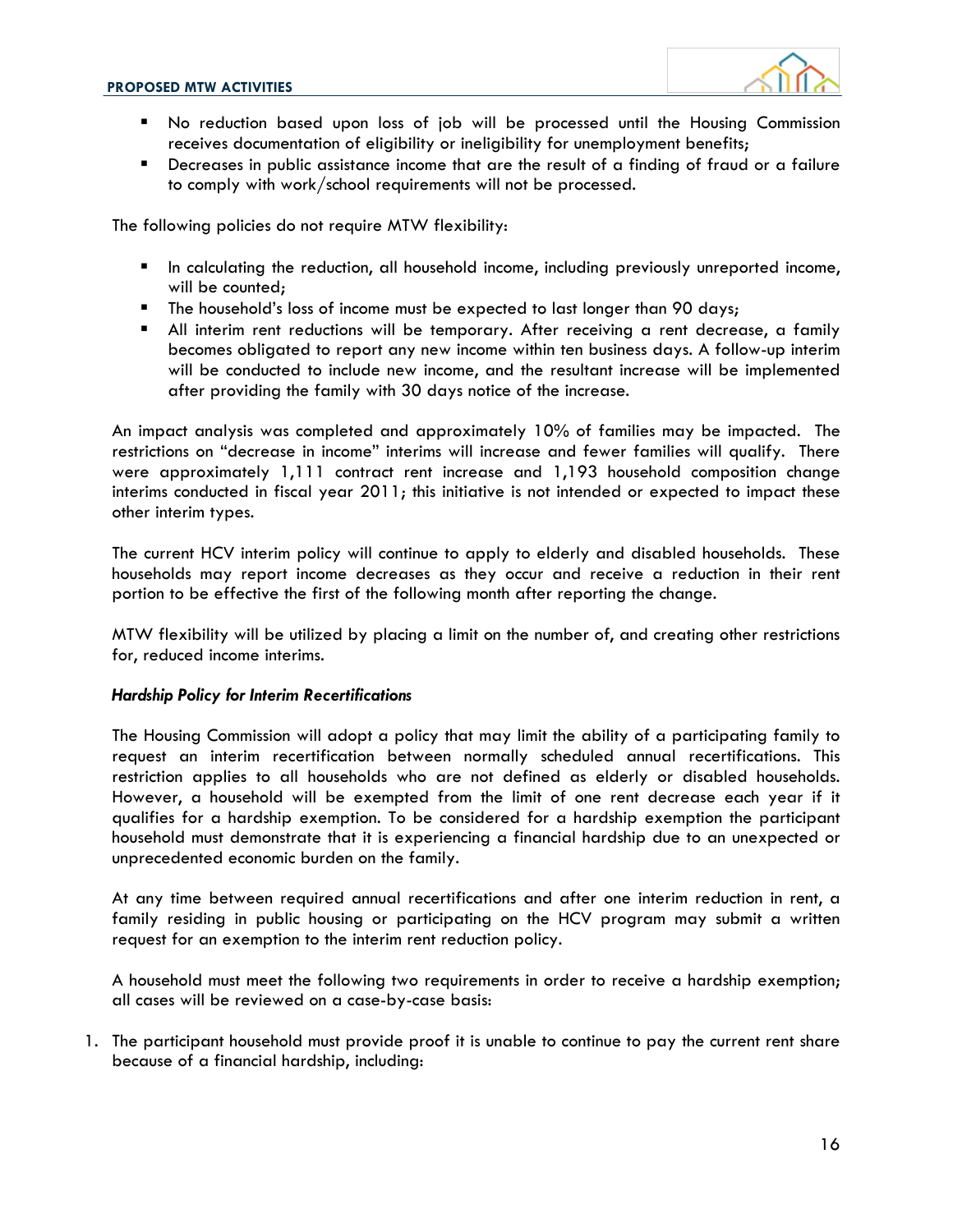

- The family's income has decreased because of loss of employment through no fault of the family and the family demonstrates efforts towards regaining employment;
- A death has occurred in the family which eliminates a prior source of income; or
- Other circumstances determined to warrant an exemption by the Housing Commission.
- 2. The qualifying financial hardship must be long-term (a minimum of 4 months).

Until the request for a hardship exemption is reviewed and approved by the Housing Commission the participating household is expected to continue to pay its portion of rent and utilities as previously determined by the Commission.

The family is required to abide by all other requirements of the program and failure to do so is grounds for termination.

**Relation to Statutory Objectives:** Reduce cost and achieve greater cost effectiveness in Federal Expenditures; Provide incentives to families with children whose head of household are either working, seeking work, or participating in job training, educational or other programs leading toward economic self-sufficiency.

#### **Baselines, Benchmarks, Metrics, and Undesirable Outcomes**

Baselines include:

- 1,111 (27% of total) interims related to rent increases \*These interims are not expected to be impacted by these proposed MTW changes
- 1,193 (29% of total) interims related to changes in family composition (add or subtract members) \*These interims are not expected to be impacted by these proposed MTW changes
- **1,867** (45% of total) interims related to decrease in income (vast majority for families vs. elderly/disabled)
- 700 total staff hours to process decrease in income interims

The chart below describes the type of interims that are processed on an annual basis other than owner rent request increases.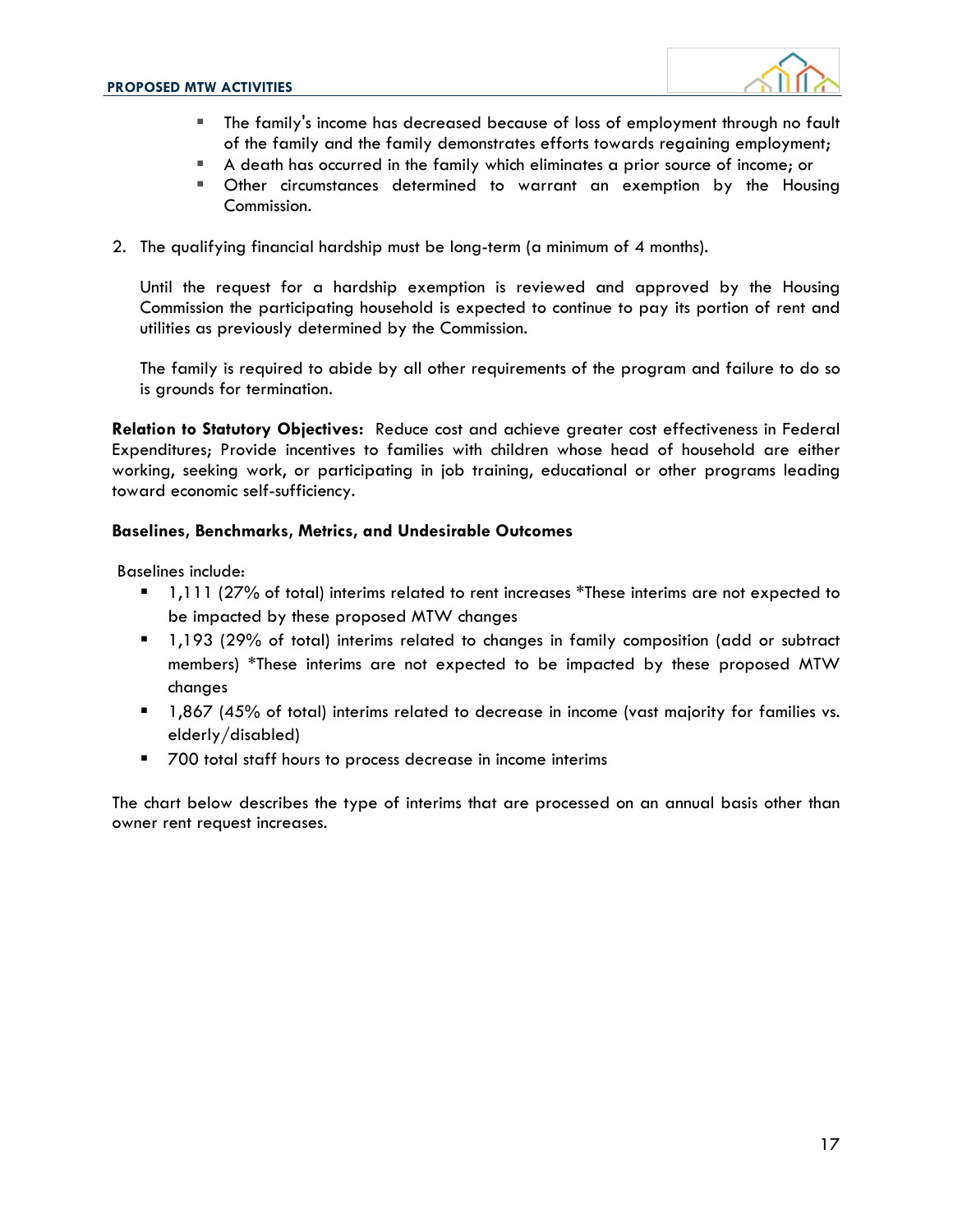





The estimated interims by type data was extrapolated from interim logs kept by staff, in conjunction with a report generated from the housing management database showing the total number of interims processed.

Benchmarks include:

- Average annual income of a work-able family will be at least \$20,868 by June 30, 2017.
- Annual staff time required to process "decrease in income" interims will decline by 10% to less than 630 hours by June 30, 2012.
- Annual staff time required to evaluate hardship requests will be less than 42 hours by June 30, 2012.

Metrics include:

- Annual percentage of "decrease in income" interim requests denied due to new policy.
- Annual staff time required to process "decrease in income" interims
- Annual staff time required to evaluate hardship requests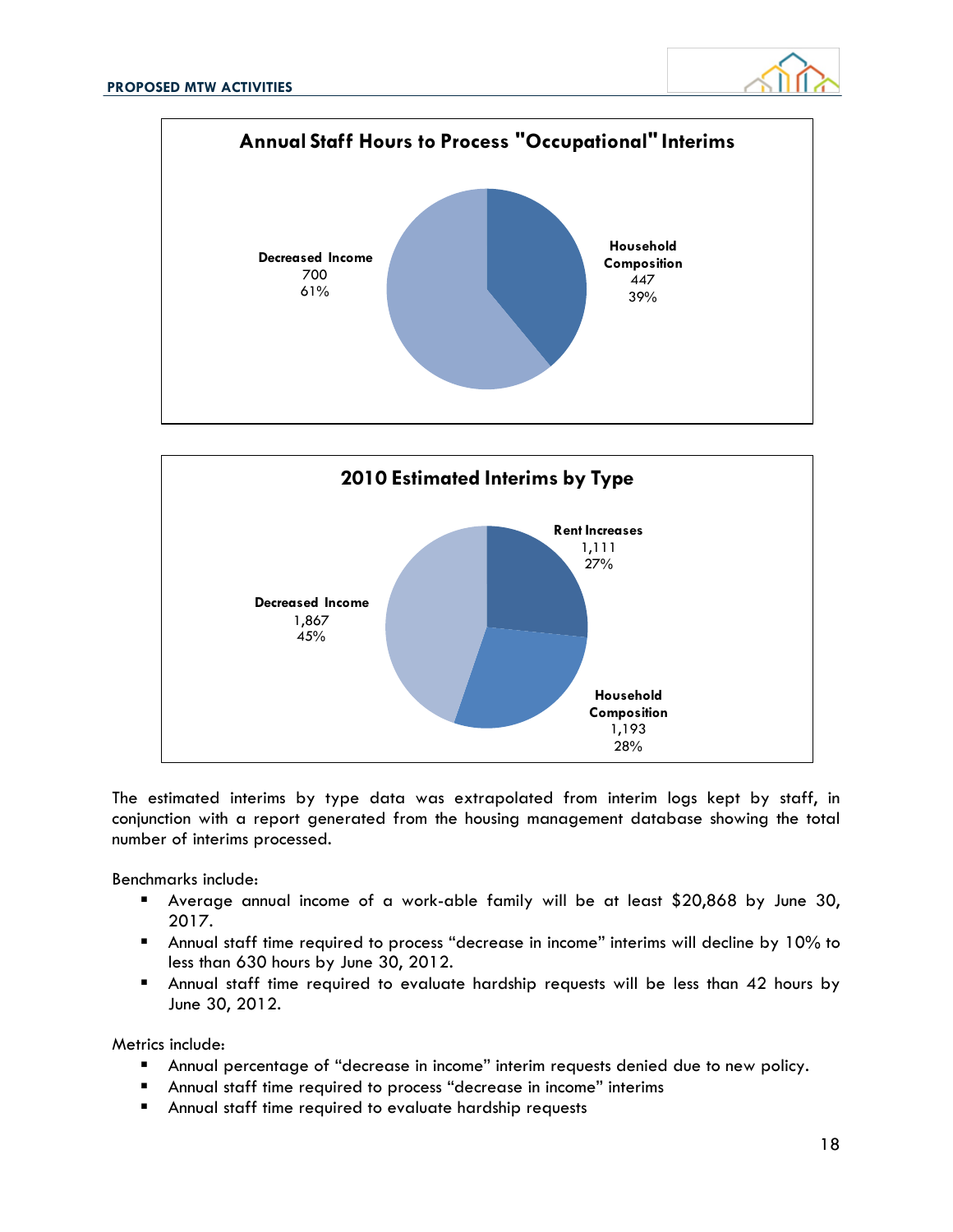

Undesirable Outcomes may include:

Annual number of hardships requested for income-related interims

**Data Collection Process and Proposed Metrics to Measure Achievement of Statutory Objectives:** An electronic database will be developed to store the data. Reports describing the above metrics will be developed and analyzed on a quarterly or annual basis. The report will summarize the data on a quarter to date and year to date basis. Analyzing data on a frequent basis will assist us in quantifying results and identifying opportunities for continuous improvement in the program. Below is a draft proposal of the report:

| <b>Local Interim Recertification Policy</b>                                     |                           |                    |                   |                   |                   |                                       |                                                        |                                                         |  |  |  |  |  |
|---------------------------------------------------------------------------------|---------------------------|--------------------|-------------------|-------------------|-------------------|---------------------------------------|--------------------------------------------------------|---------------------------------------------------------|--|--|--|--|--|
| <b>Metric</b>                                                                   | <b>Baseline #</b><br>2011 | <b>QTD</b><br>(#)  | QTD<br>(%)        | <b>YTD</b><br>(#) | <b>YTD</b><br>(%) | <b>Benchmark</b>                      | Anticipated<br><b>Benchmark</b><br><b>Reached Date</b> | On Track to<br><b>Reach Goal</b><br>$(Y \text{ or } N)$ |  |  |  |  |  |
| Average income<br>of work-able<br>family                                        | \$18.971                  |                    |                   |                   |                   | \$20,868                              | June 30, 2017                                          |                                                         |  |  |  |  |  |
| Annual staff<br>time required to<br>process<br>"decrease in<br>income" interims | 700                       |                    |                   |                   |                   | < 630                                 | June 30, 2012                                          |                                                         |  |  |  |  |  |
| Annual staff<br>time required to<br>evaluate<br>hardship<br>requests            | $\Omega$                  |                    |                   |                   |                   | $<$ 42 hours                          | June 30, 2012                                          |                                                         |  |  |  |  |  |
|                                                                                 |                           |                    |                   |                   |                   | <b>Potential Undesirable Outcomes</b> |                                                        |                                                         |  |  |  |  |  |
| <b>Metric</b>                                                                   | <b>Baseline</b><br>2011   | <b>QTD</b><br>(# ) | <b>QTD</b><br>(%) | <b>YTD</b><br>(#) | <b>YTD</b><br>(%) | <b>Benchmark</b>                      | <b>Acceptable Level</b>                                | <b>Action Items</b>                                     |  |  |  |  |  |
| Annual number<br>of hardships<br>requested for<br>income-related<br>interims    | 0                         |                    |                   |                   |                   | 24                                    | 24                                                     |                                                         |  |  |  |  |  |

**Description of Authorization or Regulation Waived:** MTW Agreement Attachment C, Section D(8)(a) containing waivers of Sections 8(o)(15) and 8(y) of the 1937 Act and 24 CFR 982.625 through 982.643 inclusive as necessary.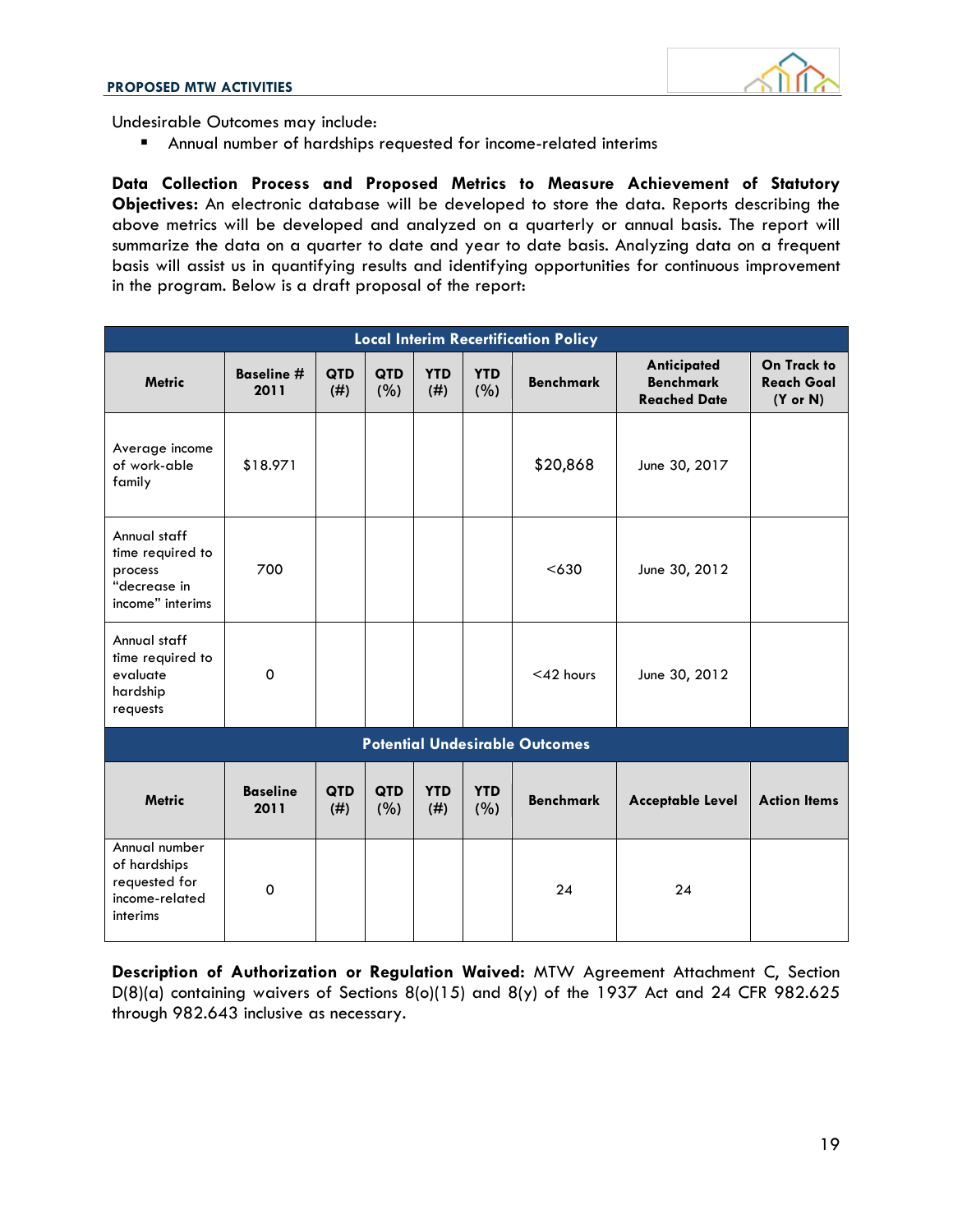

## **SECTION VI: ONGOING ACTIVITIES: HUD APPROVAL PREVIOUSLY GRANTED**

| <b>Ongoing MTW Activities Matrix</b> |                                                                                                    |                                                                                          |                              |                                                                                                                                                                              |                                            |                              |  |  |  |  |
|--------------------------------------|----------------------------------------------------------------------------------------------------|------------------------------------------------------------------------------------------|------------------------------|------------------------------------------------------------------------------------------------------------------------------------------------------------------------------|--------------------------------------------|------------------------------|--|--|--|--|
| #                                    | <b>Initiative Description</b>                                                                      | <b>Statutory Objective</b>                                                               | <b>Plan Year</b><br>Approved | <b>Status Update/Implementation</b><br><b>Date</b>                                                                                                                           | <b>Attachment</b><br>C<br><b>Revisions</b> | Outside<br><b>Evaluators</b> |  |  |  |  |
| 1                                    | Allow SDHC to charge lower<br>rents for non-assisted units in<br>SDHC-owned developments           | Increase housing<br>choices                                                              | 2011                         | Implemented October 1, 2010                                                                                                                                                  | N/A                                        | N/A                          |  |  |  |  |
| $\mathbf{2}$                         | Authorize commitment of PBV<br>to SDHC-owned units                                                 | Reduce cost and<br>achieve greater<br>cost effectiveness;<br>increase housing<br>choices | 2011                         | Implemented July 1, 2010                                                                                                                                                     | N/A                                        | N/A                          |  |  |  |  |
| 3                                    | Two year occupancy term for<br>PBV tenants before eligible<br>for a voucher                        | Reduce cost and<br>achieve greater<br>cost effectiveness                                 | 2011                         | Implemented July 1, 2010                                                                                                                                                     | N/A                                        | N/A                          |  |  |  |  |
| 4                                    | Acquisition of additional<br>affordable housing units in the<br>City of San Diego                  | Increase housing<br>choices                                                              | 2011                         | Implemented July 1, 2010. SDHC<br>would like to clarify that it will use<br>this authority to preserve as well<br>as acquire affordable housing in<br>the City of San Diego. | N/A                                        | N/A                          |  |  |  |  |
| 5                                    | Disregard retirement accounts                                                                      | Reduce cost and<br>achieve greater<br>cost effectiveness                                 | 2011                         | Implemented August 1, 2010                                                                                                                                                   | N/A                                        | N/A                          |  |  |  |  |
| 6                                    | Modify EIV Income Report<br><b>Review Schedule</b>                                                 | Reduce cost and<br>achieve greater<br>cost effectiveness                                 | 2011                         | Implemented August 1, 2010                                                                                                                                                   | N/A                                        | N/A                          |  |  |  |  |
| 7                                    | Development of public housing<br>units using a combination of<br>funds                             | Increase housing<br>choices                                                              | 2011                         | SDHC may continue to develop<br>additional public housing in<br>FY2012, please see initiative 20<br>in this chart.                                                           | N/A                                        | N/A                          |  |  |  |  |
| 8                                    | Sponsor-Based Vouchers for<br>the Homeless                                                         | Reduce cost and<br>achieve greater<br>cost effectiveness;<br>increase housing<br>choices | 2011                         | Program in development                                                                                                                                                       | N/A                                        | N/A                          |  |  |  |  |
| 9                                    | <b>Enhance FSS Program</b>                                                                         | Encourage self<br>sufficiency; increase<br>housing choices                               | 2011                         | Implemented November 1, 2010                                                                                                                                                 | N/A                                        | N/A                          |  |  |  |  |
| 10                                   | Broader Uses of Funds for<br><b>IDAs</b>                                                           | Encourage self<br>sufficiency; increase<br>housing choices                               | 2011                         | Implemented January 1, 2011                                                                                                                                                  | N/A                                        | N/A                          |  |  |  |  |
| 11                                   | Implement a revised inspection<br>protocol                                                         | Reduce costs and<br>achieve greater<br>cost effectiveness                                | 2010                         | Implemented June 1, 2010                                                                                                                                                     | N/A                                        | N/A                          |  |  |  |  |
| 12                                   | Authorize the SDHC to inspect<br>and determine rent<br>reasonableness for SDHC<br>owned properties | Reduce costs and<br>achieve greater<br>cost effectiveness                                | 2010                         | Implemented July 13, 2009                                                                                                                                                    | N/A                                        | N/A                          |  |  |  |  |